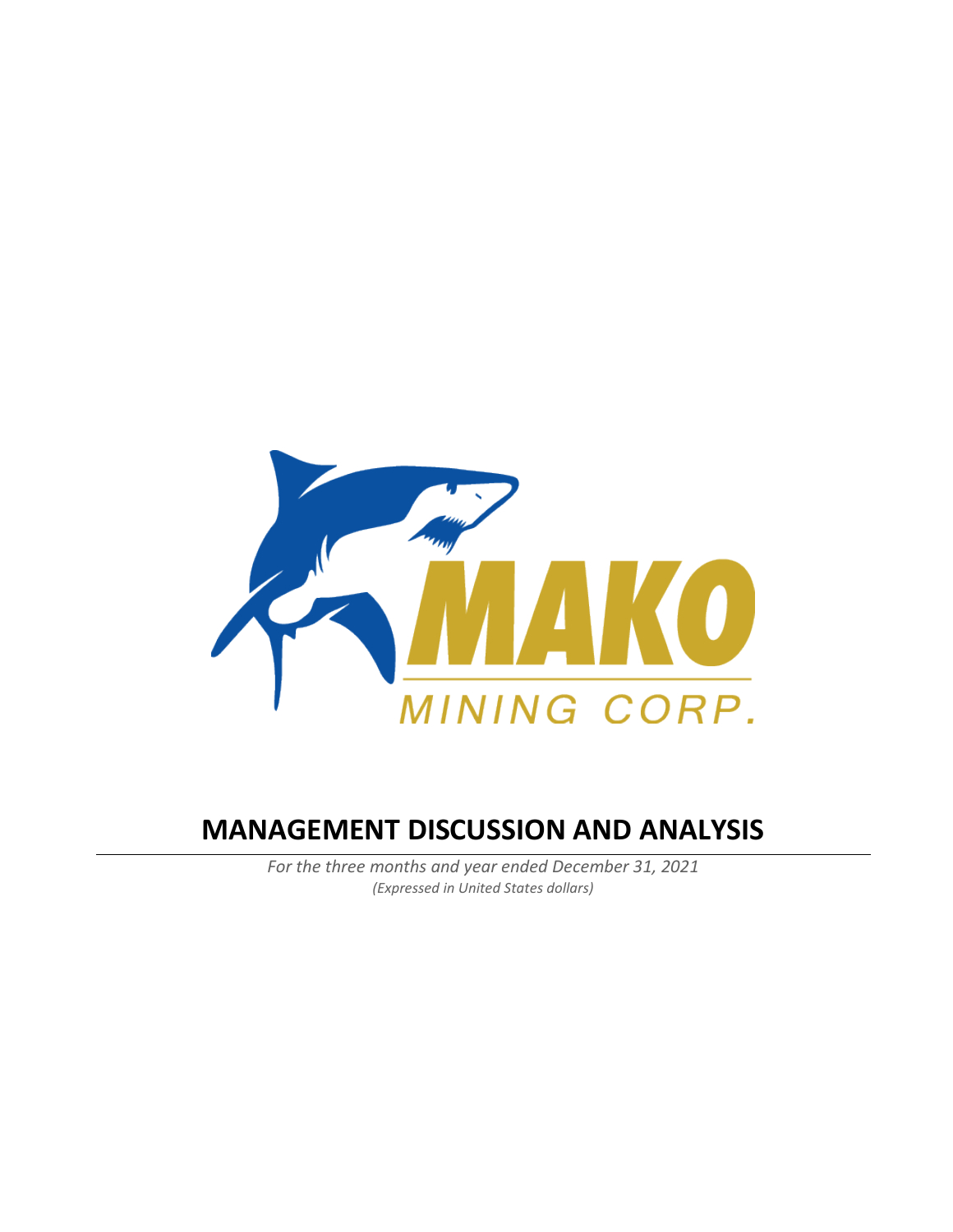

This Management Discussion and Analysis ("MD&A") is intended to help the reader understand Mako Mining Corp. (the "Company" or "Mako"), the operations, financial position, and current and future business environment. This MD&A is intended to supplement and complement Mako's audited consolidated financial statements for the year ended December 31, 2021, which have been prepared in accordance with International Financial Reporting Standards as issued by the International Accounting Standards ("IFRS").

Additional information regarding Mako, including the risks related to the business and those that are reasonably likely to affect Mako's financial statements in the future, is contained in the continuous disclosure materials, including the most recent audited consolidated financial statements and Management Information Circular, which is available on the Company's website at [www.makominingcorp.com](http://www.makominingcorp.com/) and under the Company's profile on the SEDAR website at [www.sedar.com.](http://www.sedar.com/)

This MD&A has been prepared as of April 14, 2022. All amounts are expressed in United States (US) dollars, unless otherwise stated.

## **BUSINESS OVERVIEW**

Mako Mining Corp. was incorporated on April 1, 2004 under the laws of the Yukon Territory and continued into British Columbia under the *British Columbia Corporations Act.* The Company is listed on the TSX Venture Exchange ("TSX-V") under the symbol "MKO". The Company's principal business activities are the production of gold and the exploration of its mineral interests in Nicaragua.

The Company's main asset is the San Albino gold deposit, located within the San Albino-Murra Property, located in Nueva Segovia, Nicaragua ("San Albino"). It was a historical small-scale underground gold producer, commencing production in the early 1900's and operating on and off until approximately 1940. Mako's management brought the San Albino mine into commercial production on July 1, 2021.

The projected free cash flow from the San Albino Mine is anticipated to fund exploration on Mako's prospective 188 square kilometer ("km") land package in Nicaragua.

In March 2019, the Company ceased mining activities and processed the remaining ounces ("oz.") on the leach pad during 2019 at La Trinidad mine, located in Sinaloa State, Mexico. All of the mining and process plant equipment was moved to the United States and sold, with the exception of the laboratory equipment, which was moved to Nicaragua.

On March 31, 2021, the Company completed the transaction with GR Silver Mining Ltd ("GR Silver") pursuant to which GR Silver acquired 100% of the common shares of Mako's wholly-owned subsidiary, Marlin Gold Mining Ltd ("Marlin"), from the Company. Refer to section *"GR Silver Mining Ltd"*.

## **FINANCIAL HIGHLIGHTS, MAJOR ACTIVITIES AND SIGNIFICANT SUBSEQUENT EVENTS**

- Revenues of \$16.6 million and \$30.9 million for the three and for the year ended December 31, 2021 ("Q4 2021" and "YTD Q4 2021"), respectively.
- Sales of 9,588 ounces ("oz.") and 20,455oz. of gold in Q4 2021 and YTD Q4 2021, respectively, from the San Albino Mine.
- Net income of \$3.2 million and \$9.1 million for Q4 2021 and YTD Q4 2021, respectively.
- Production of 9,669 oz. and 20,612 oz of gold at the San Albino Mine for Q4 2021 and YTD Q4 2021, respectively.
- Ore stockpile containing an estimated 11,998 oz. of gold at the San Albino Mine as at December 31, 2021.
- Cash was \$1.9 million at December 31, 2021.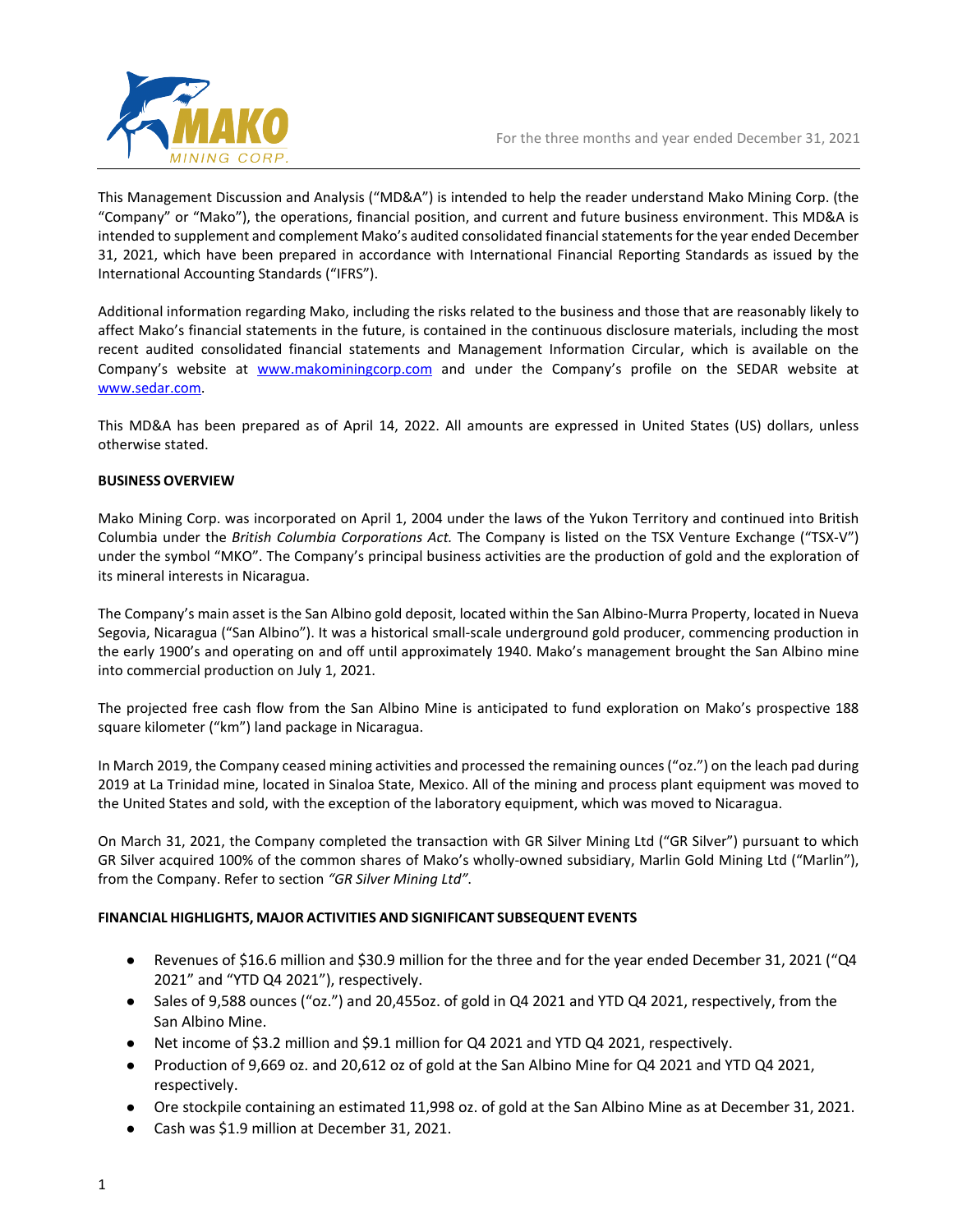

- On October 4, 2021, the Company announced that the Wexford Loan had been extended. The extension is from August 20, 2022 to February 21, 2023 (the "Fourth Waiver"). No fees, or other additional compensation, was provided to the Lenders for this six-month extension, however, interest does continue to accrue with this extension.
- On October 12, 2021, the Company reported its third quarter 2021 production results from its San Albino gold mine in northern Nicaragua. This was the first full quarter of production results since declaring commercial production on July 1, 2021.
- On October 13, 2021, the Company announced that the TSX-V had accepted its normal course issuer bid to purchase up to an aggregate of 33.0 million common shares of the Company, representing 5% of the 659.3 million common shares issued and outstanding on the date hereof.
- On October 19, 2021, the Company commenced a normal course issuer bid ("NCIB") whereby the Company intends to purchase up to a maximum of 33.0 million common shares in the capital of the Company. All common shares acquired by the Company under the NCIB will be subsequently cancelled. Purchases under the NCIB will end no later than October 18, 2022.
- On November 3, 2021, 0.8 million options with an exercise price of \$0.37 were forfeited.
- On November 24, 2021, a \$2 million principal repayment was made on the Wexford Loan.

Subsequent to December 31, 2021:

- On January 16, 2022, 35.5 million share purchase warrants, exercisable at C\$0.60 per warrant and 1.5 million broker warrants, exercisable at C\$0.40 per warrant expired unexercised.
- On January 31, 2022, the Company granted 1.5 million restricted share units ("RSU") to senior executives and granted 1.3 million deferred share units ("DSU") to the Company's directors. Each RSU will vest 50% on the first anniversary of the grant date (being January 31, 2023), 25% on the second anniversary of the grant date (being January 31, 2024) and 25% on December 1, 2024. Each RSU is exercisable into one common share entitling the holder to receive the common share for no additional consideration. Each DSU will vest on the director's termination of service and is exercisable into one common share entitling the holder to receive the common share for no additional consideration or receive the cash equivalent or a combination thereof.
- On February 1, 2022, 0.3 million options, exercisable at C\$0.67 per option expired unexercised.
- On February 18, 2022 and March 18, 2022, the Company completed the purchase of 0.5 million and 0.5 million common shares of the Company, respectively for total consideration of \$0.3 million (C\$0.4 million).
- On March 9, 2022, the Company granted 0.7 million options to an employee exercisable at C\$0.37 per option. The options vest as to 25% immediately, and 25% on each of the next 3 anniversaries, and expire on March 9, 2027.
- Four monthly repayment installments totaling \$1.5 million were made on the Sailfish Loan.
- Principal repayments of \$2.5 million were made on the Wexford Loan.

## **COVID-19 ESTIMATION UNCERTAINTY**

In March 2020, the World Health Organization declared a global pandemic related to COVID-19. The current and expected impacts on global commerce are anticipated to be far reaching. To date there has been volatility in stock, commodity and foreign exchange markets and the global movement of people and some goods has become restricted. While the Company continues to operate its business there is significant ongoing uncertainty surrounding COVID-19 and the extent and duration of the impacts that it may have on future production, future cash flows in 2022, estimates regarding deferred income taxes and valuation allowances and on global financial markets. The impact of COVID-19 on the global economic environment, and the local jurisdictions in which the Company operates, could result in changes to the way the Company runs its mine. These changes could result in revenues or costs being different from the Company's expectations. This impact could be material. The impact of COVID-19 on the Company has been the delay in the commencement of production, supply chain issues that have made supplies and spare parts have caused shortages and the enhancement of health and safety protocols.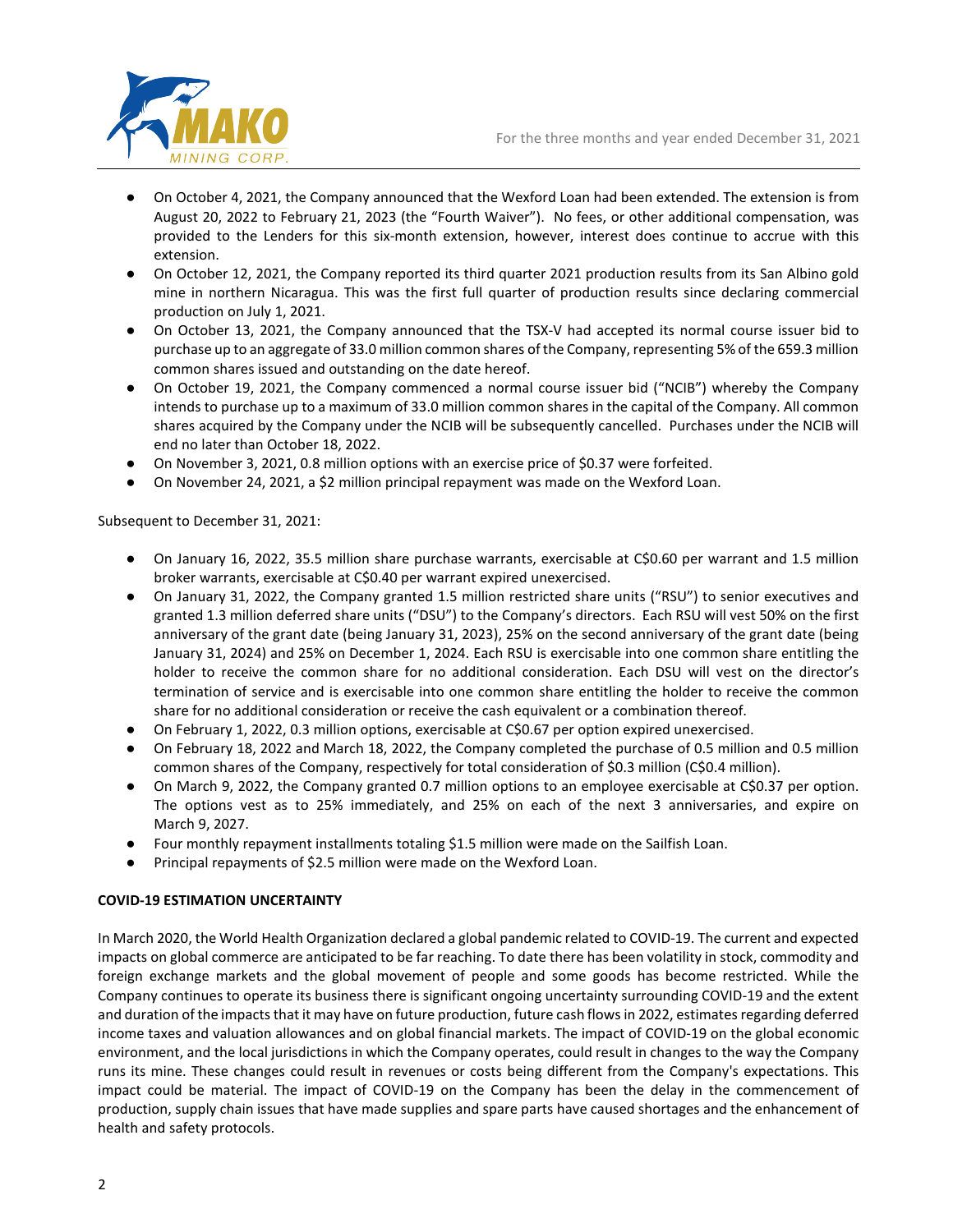

The Company continues its enhanced COVID-19 health and safety protocols, including social distancing, mask wearing, and preventative communication campaigns, while working closely with local communities, the respective health authorities, employees and contractors to minimize the spread of COVID-19.

| <b>Financial Performance</b><br>(in \$000's)                                   |    | Three months ended<br>December 31, 2021 |    | Year ended<br>December 31, 2021 | Year ended<br>December 31, 2020     |       |    | Change |
|--------------------------------------------------------------------------------|----|-----------------------------------------|----|---------------------------------|-------------------------------------|-------|----|--------|
| Revenue                                                                        | \$ | 16,646                                  | \$ | $30,934$ \$                     | 1,398                               |       | S. | 29,536 |
| Income (loss) for the period                                                   |    | 3,183                                   |    | 9,125                           | (12, 129)                           |       |    | 21,254 |
| Operating cash inflows (outflow) before changes in<br>non-cash working capital |    | 7,007                                   |    | 4,053                           | (9,736)                             |       |    | 13,789 |
| Net cash from (used in) operating activities                                   |    | 7,353                                   |    | 137                             | (9, 127)                            |       |    | 9,264  |
|                                                                                |    |                                         |    |                                 |                                     |       |    |        |
| Financial Condition (in \$000's)                                               |    |                                         |    | As at                           | December 31, 2021 December 31, 2020 | As at |    | Change |
| Cash and cash equivalents                                                      |    |                                         |    | 1,944                           | 2,633                               |       |    | (689)  |
| Working capital deficit <sup>(i)</sup>                                         |    |                                         |    | (77)                            | (13, 169)                           |       |    | 13,092 |
| Total assets                                                                   |    |                                         |    | 54,122                          | 49,429                              |       |    | 4,693  |
| Equity                                                                         |    |                                         |    | 25,118                          | 16,910                              |       |    | 8,208  |

*(i) Working capital calculated as current assets less current liabilities.*

## **RESULTS OF OPERATIONS**

## **San Albino Property, Nueva Segovia, Nicaragua**

The Company holds 100% of four mineral concessions in Nueva Segovia, Nicaragua for a total land package of approximately 18,817 hectares (188 km<sup>2</sup>). The San Albino gold deposit, located within the San Albino-Murra Property, is the Company's new mine located in Nueva Segovia, Nicaragua. It was a historical small-scale underground gold producer, commencing production in the early 1900's and operating on and off until approximately 1940.

On August 24, 2020, the Nicaraguan Ministry of Environmental and Natural Resources ("MARENA") has amended the environmental permit granted to the Company in 2017 (see press release dated September 12, 2017) to allow for the processing of up to 1,000 tpd at the San Albino-Murra Property. The amendment is initially effective for a period of five years and can be renewed indefinitely so long as the Company complies with the conditions set forth by MARENA. All other provisions contained in the environmental permit granted in 2017 remain in force and are fully applicable apart from the increased throughput from 500 tpd to 1,000 tpd; total capacity of the two mills on site is 1,000 tpd.

Pre-development work commenced in May 2019 at the San Albino Property, the objective of achieving a thorough understanding of the geology of the area and affirming the continuity and grade of the "in-pit" resources.

On October 19, 2020, the Company reported the results of an updated mineral resource estimate (*Technical Report and Estimate of Mineral Resources* for The San Albino Project, Nueva Segovia, Nicaragua), which confirmed San Albino's rank among the highest-grade open pit gold projects in the world. In addition, Mine Development Associates, A division of RESPEC ("MDA"), led by Principal Geologist Steve Ristorcelli, has conservatively reflected the selective open pit mining methods presently being utilized at San Albino, such that management has confidence that the fully diluted open pit grade of 9.54g/t gold ("Au") in the Measured and Indicated categories can be met or exceeded when mined.

On February 1, 2021, the crushing circuit, grinding circuit and gravity circuit were operational at San Albino. Gravity concentrates were being produced, and a small amount of gold had been recovered. The carbon-in-leach ("CIL") tanks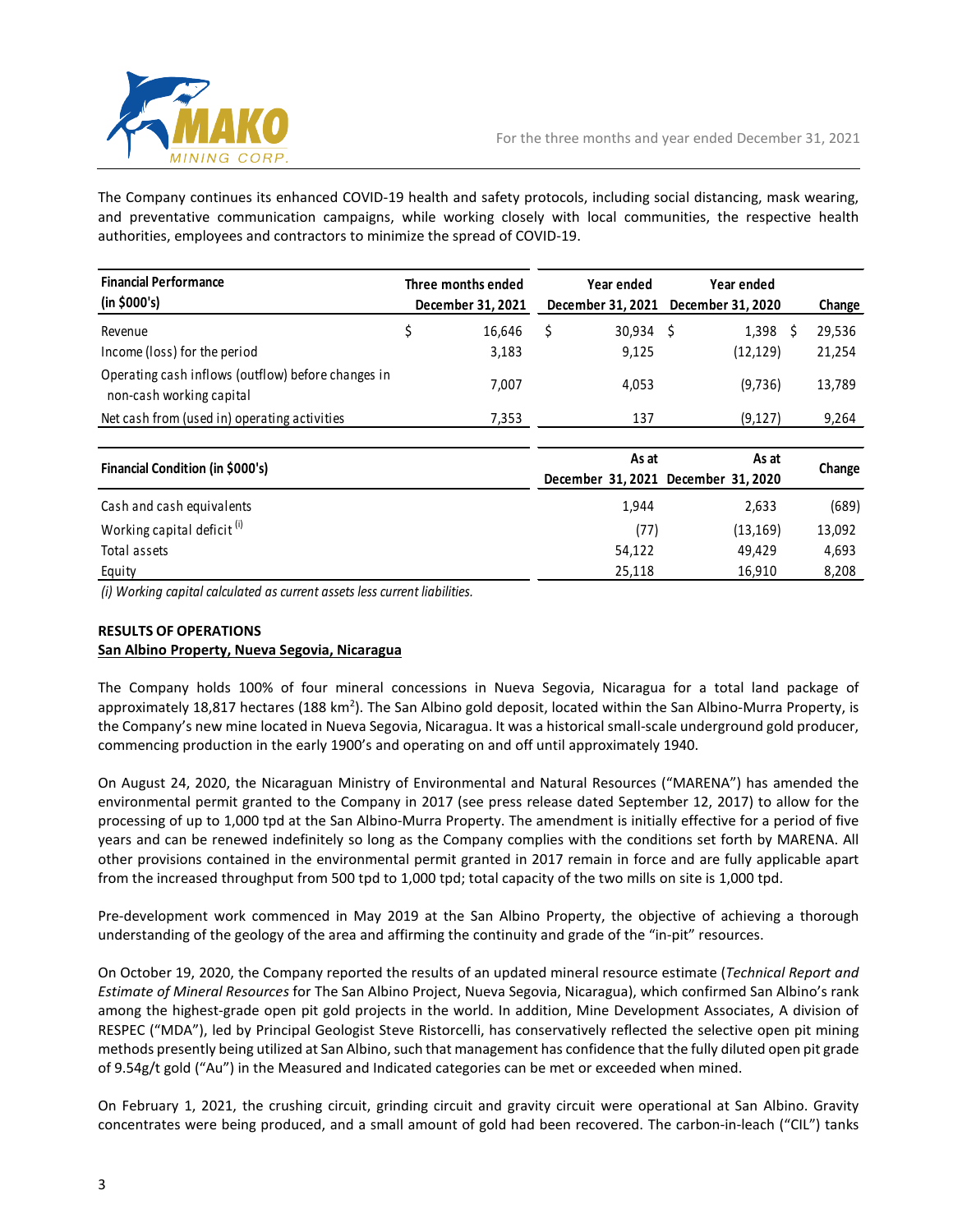

were full, cyanide and other consumables were being delivered to site, and gold was being extracted from the CIL circuit to supplement the gold being recovered from the gravity circuit.

Subsequently, on July 13, 2021 the Company provided pre-commercial production operating results for May and June 2021 and declared commercial production effective July 1, 2021; the table below shows the main variables used by management to measure operating performance of the mine: throughput, grade, recovery metal production and cost.

| <b>Operating data</b>                       |                   | Three months ended Three months ended | Year ended                                         | Year ended |
|---------------------------------------------|-------------------|---------------------------------------|----------------------------------------------------|------------|
|                                             | December 31, 2021 | December 31, 2020                     | December 31, 2021 <sup>(2)</sup> December 31, 2020 |            |
| <b>Tonnes Mined</b>                         | 44,160            |                                       | 95,370                                             |            |
| Tonnes Milled                               | 38,313            |                                       | 71,754                                             |            |
| Availability                                | 82%               |                                       | 83%                                                |            |
| Avg Tonnes per day                          | 507               |                                       | 936                                                |            |
| Gold sold (ounces)                          | 9,588             |                                       | 17,868                                             |            |
| Average realized gold price (\$/oz sold) \$ | 1,736             |                                       | 1,738                                              |            |
| Cash Cost (\$/oz sold) <sup>(1)</sup>       | 589               |                                       | 688                                                |            |
| Total Cash Cost (\$/oz sold) <sup>(1)</sup> | 670               |                                       | 770                                                |            |
| AISC $(5/oz \text{ sold})^{(1)}$            | 831               |                                       | 914                                                |            |
| EBITDA (in \$000's) <sup>(1)</sup>          | 7,269             |                                       | 12,356                                             |            |
| Adjusted EBITDA (in \$000's) <sup>(1)</sup> | 8,915             | $\overline{\phantom{a}}$              | 15,613                                             |            |

(1) Refer to *Non-IFRS Measures*

(2) *For the period from commercial production, July 1, 2021 to December 31, 2021.*

## **EXPLORATION UPDATE**

On the exploration front, there are four active exploration drill rigs at the San Albino deposit, and one in the Las Conchitas area. During the three months ended December 31, 2021, 2,794 meters ("m") were drilled in the Las Conchitas Area and 4,800 m in the San Albino Deposit. Available results have been news released.

## **Las Conchitas Area**

Las Conchitas is situated between two past-producers, the San Albino Mine and the El Golfo Mine. It lies only 2 km south of the mine site for the San Albino Property.

As with the San Albino deposit, the conceptual model for the Las Conchitas mineralization consists of multiple parallel quartz veins that dip gently to the northwest, associated with extensive shear and fault systems which represent possible feeders for mineralized fluids and a favourable environment for precious metal deposition. These characteristics are consistent with the model for orogenic gold-bearing veins, which can extend to depths in excess of a km. Drilling at Las Conchitas has confirmed down-dip continuity of highly mineralized zones identified by trenching; as demonstrated by results of drilling reported on August 18, 2021; Gold mineralization is not restricted solely to quartz veins, but also occurs in the host rock (phyllite/schist) containing quartz veinlets.

Considerable progress has been made on resource definition drilling at Las Conchitas. Since 2019, 83,389 m have been drilled on the property as of March 31, 2022. On March 17, 2022 the Company reported positive drill results from Las Conchitas-South, highlighting that it had intersected 138.29 g/t Au over 1.3 m estimated true width. Details of this and other intercepts can be found in the respective press releases. The Company's goal is to produce a maiden resource at Las Conchitas in 2023.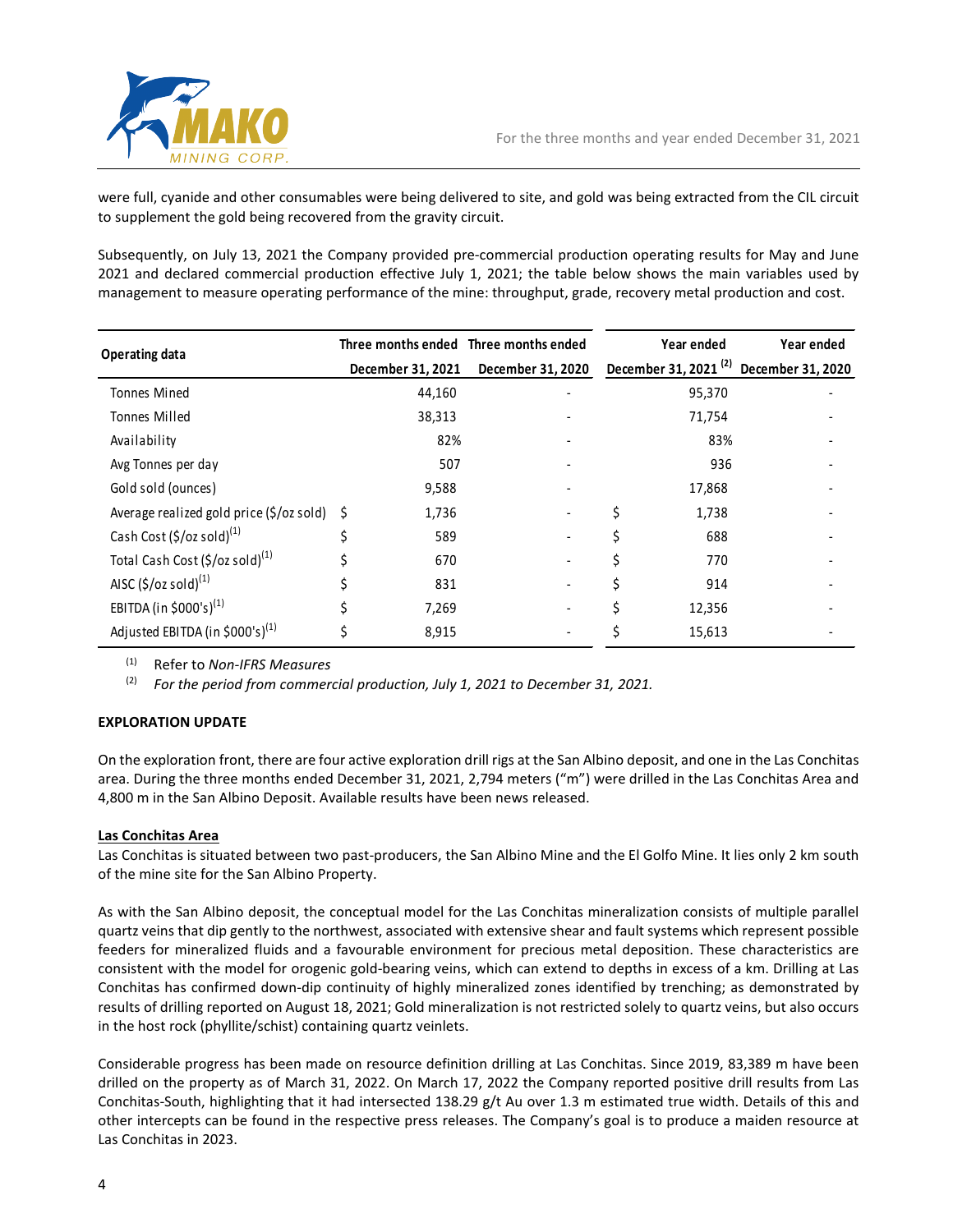

## **El Jicaro Concession**

El Jicaro encompasses the southwest extension of the mineralized structures identified on the Corona de Oro Gold Belt. It covers an area of 5,071 ha (51 km<sup>2</sup>). Several good exploration targets have been outlined there. The mapping and prospecting programs completed to date have defined four parallel zones of mineralization.

## **Potrerillos Concession**

In December 2019, the Company purchased the Potrerillos exploration and exploitation concession ("Potrerillos Concession") formerly owned by a subsidiary of Condor Gold Plc ("Condor"). The Potrerillos Concession comprises 12  $km^2$ of subsurface mineral rights and is contiguous to and along strike from the San Albino gold project. The Potrerillos Concession is valid until December 2031 with the ability to renew for an additional 25 years by the Company.

The property was explored by Condor between 2007 and 2009, with a number of channel samples taken on trenches and former mine adits. Recent drilling at San Albino indicates that the Potrerillos mineralization is an extension of the San Albino deposit. The Company plans to begin exploration work to evaluate whether the San Albino mine can be expanded into this area unless , unless constrained by finances or COVID-19.

## **La Segoviana Concession**

On April 7, 2020, the Company announced that its wholly-owned Nicaraguan subsidiary, Nicoz Resources, S.A., was granted a new concession by Nicaraguan Ministry of Mines and Energy ("MEM"). The new concession, called La Segoviana, covers an area of 3,845.80 ha (approximately 38.5 km<sup>2</sup>) and is contiguous to the north and northwest of the Company's San Albino-Murra concession in Nueva Segovia, Nicaragua. The La Segoviana concession allows for both exploration and exploitation and is valid for a period of 25 years, until March 12, 2045.

On May 3, 2021, the Company reported initial results from a reconnaissance exploration program. The initial mapping and sampling have identified four prospects within La Segoviana concession. A total of 35 channel samples were collected with 23 samples representing the in-situ vein and 12 samples representing dump material. The assays range in value from 0.02 to 43.5 g/t Au, with 12 samples reporting over 10 g/t Au and 15 samples reporting 1-10 g/t Au.

On August 18, 2021, the Company reported the results of initial mapping and sampling which have identified at least four prospects. Initial channel sampling across the four prospects yielded grades of up to 82.5g/t gold.

On March 24, 2022, the Company reported the results from a follow-up reconnaissance exploration program. A total of 367 channel and grab samples were collected within the concession from quartz veins exposed in prospects and historical workings with 169 samples yielding more than 1.0 g/t gold, and one of them yielding 105.7 g/t Au over 1.5 m estimated true width; details can be found in the respective press release.

## *For details on all previously-reported drill results, please see the Company's filings on SEDAR.*

## **Select Annual Information**

|                                         | Year ended<br>Year ended |                   | Eight months ended |
|-----------------------------------------|--------------------------|-------------------|--------------------|
| (in \$000's)                            | December 31, 2021        | December 31, 2020 | December 31, 2019  |
| Revenue                                 | 30,934                   | 1,398             | 8,583              |
| Income (loss) for the period            | 9,125                    | (12, 129)         | (9, 275)           |
| Basic & diluted income (loss) per share | \$0.01                   | (50.02)           | (50.02)            |
| As at                                   | December 31, 2021        | December 31, 2020 | December 31, 2019  |
| Total assets                            | 54,122                   | 49,429            | 17,843             |
| Total non-current liabilities           | 18,996                   | 15,984            | 10,197             |

On July 1, 2021, the Company declared commercial production at the San Albino Mine.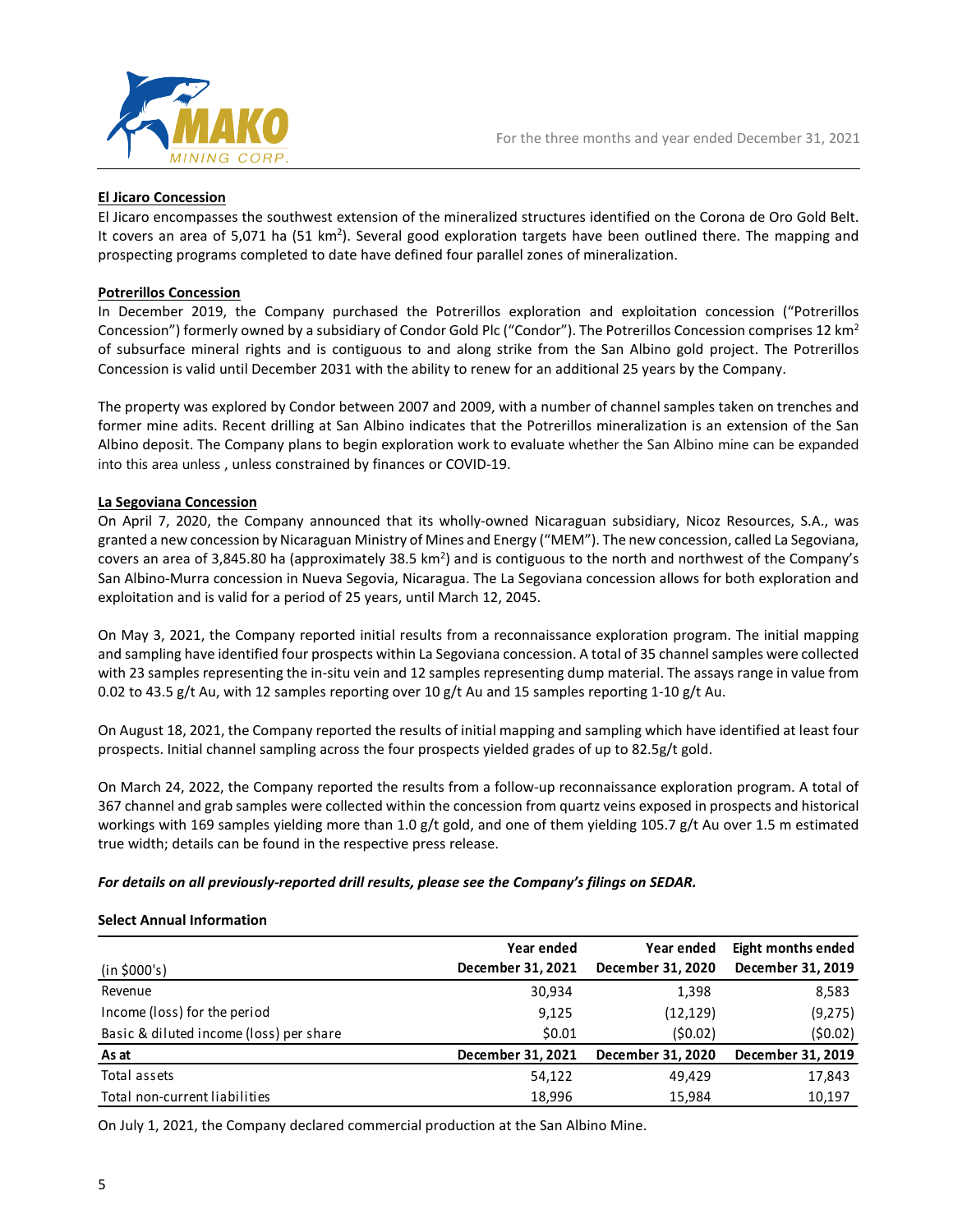

During the year ended December 31, 2020, the Company focused on the development of the San Albino Property. In addition to selling the remaining gold dore inventory management also sold gold in carbon from the La Trinidad Mine.

During the eight months ended December 31, 2019, mining operations at the La Trinidad Mine in Mexico were wound up. The Company ceased mining activities in March 2019 but continued to process the remaining oz. on the leach pad through to the end of the year. A small amount of gold dore inventory remained at December 31, 2019 and was sold during the first quarter of 2020. Nearly all of the mining and process plant equipment has been moved to the United States and subsequently sold to a third party, with the exception of the laboratory equipment which was moved to Nicaragua.

The total assets are primarily comprised of mineral property, plant and equipment in Nicaragua. The majority of the noncurrent liabilities relates to term loans for the year ended December 31, 2021 and 2020 and for the eight months ended December 31, 2019 relates to the long term portion owing to the mining contractor and the provision for reclamation and remediation for the La Trinidad Mine.

| 2021                                       |           |            |           | 2020      |           |                          |         |          |
|--------------------------------------------|-----------|------------|-----------|-----------|-----------|--------------------------|---------|----------|
| (in \$000's excluding per share)           | Oct - Dec | Jul - Sept | Apr - Jun | Jan - Mar | Oct - Dec | Jul-Sept                 | Apr-Jun | Jan-Mar  |
|                                            |           |            |           |           |           |                          |         |          |
| Revenue                                    | 16,646    | 14,288     |           | ٠         | 413       | 433                      | 52      | 500      |
| Cost of sales                              | (9,664)   | (9,750)    |           |           | (85)      | (2)                      | (82)    | (501)    |
| Gross profit (loss)                        | 6,982     | 4,538      |           |           | 328       | 431                      | (30)    | (1)      |
| E&E expenses                               | (1,667)   | (1,525)    | (1, 139)  | (1, 356)  | (131)     | (1, 265)                 | (1,526) | (2,305)  |
| G&A expenses                               | (1, 332)  | (1,262)    | (1, 444)  | (2, 294)  | (1,036)   | (1, 498)                 | (1,666) | (1, 120) |
| Other income (expenses)                    | (404)     | 95         | (355)     | 10,789    | (3,656)   | (2,460)                  | (2,875) | 6,729    |
| Income taxes                               | (397)     | (15)       | (89)      |           | (48)      | $\overline{\phantom{a}}$ |         |          |
| Net income (loss)                          | 3,184     | 1,829      | (3,026)   | 7,138     | (4, 543)  | (4, 791)                 | (6,098) | 3,303    |
| Basic & diluted income (loss)<br>per share | 0.00      | 0.00       | (0.00)    | 0.01      | (0.01)    | (0.01)                   | (0.01)  | 0.01     |

#### **Summary of Quarterly Results**

*The sum of the quarters may not equal the annual results due to rounding.*

During the eight months ended December 31, 2019, mining operations at the La Trinidad Mine in Mexico were wound up. The Company ceased mining activities at the La Trinidad Mine in March 2019 but continued to process the remaining oz. on the leach pad through to the end of 2019. A small amount of gold dore inventory remained at December 31, 2019, and was sold during the first quarter of 2020. The last of the La Trinidad Mine gold dore inventory was sold during Q2 2020. The Company sold gold in carbon at the La Trinidad Mine and realized revenues of \$1.4 million during 2020.

In the quarter ended March 31, 2020, the weakening of the Canadian dollar against the US dollar resulted in an unrealized foreign exchange gain in other income. Whereas the strengthening of the Canadian dollar against the US dollar during Q4 2020 resulted in unrealized foreign exchange loss in other expenses.

The increase in general and administrative ("G&A") expenses in the quarter ended June 30, 2020 relate to share-based compensation expenses associated with the granting of stock options to the directors.

During Q1 2021, management fees, included in G&A expenditures, included bonus payments of \$0.7 million declared to the senior executives and a \$0.2 million severance payment paid to the former CFO.

On March 31, 2021, the Company completed the sale of the Marlin Group to GR Silver and recorded a gain on disposal of \$12 million.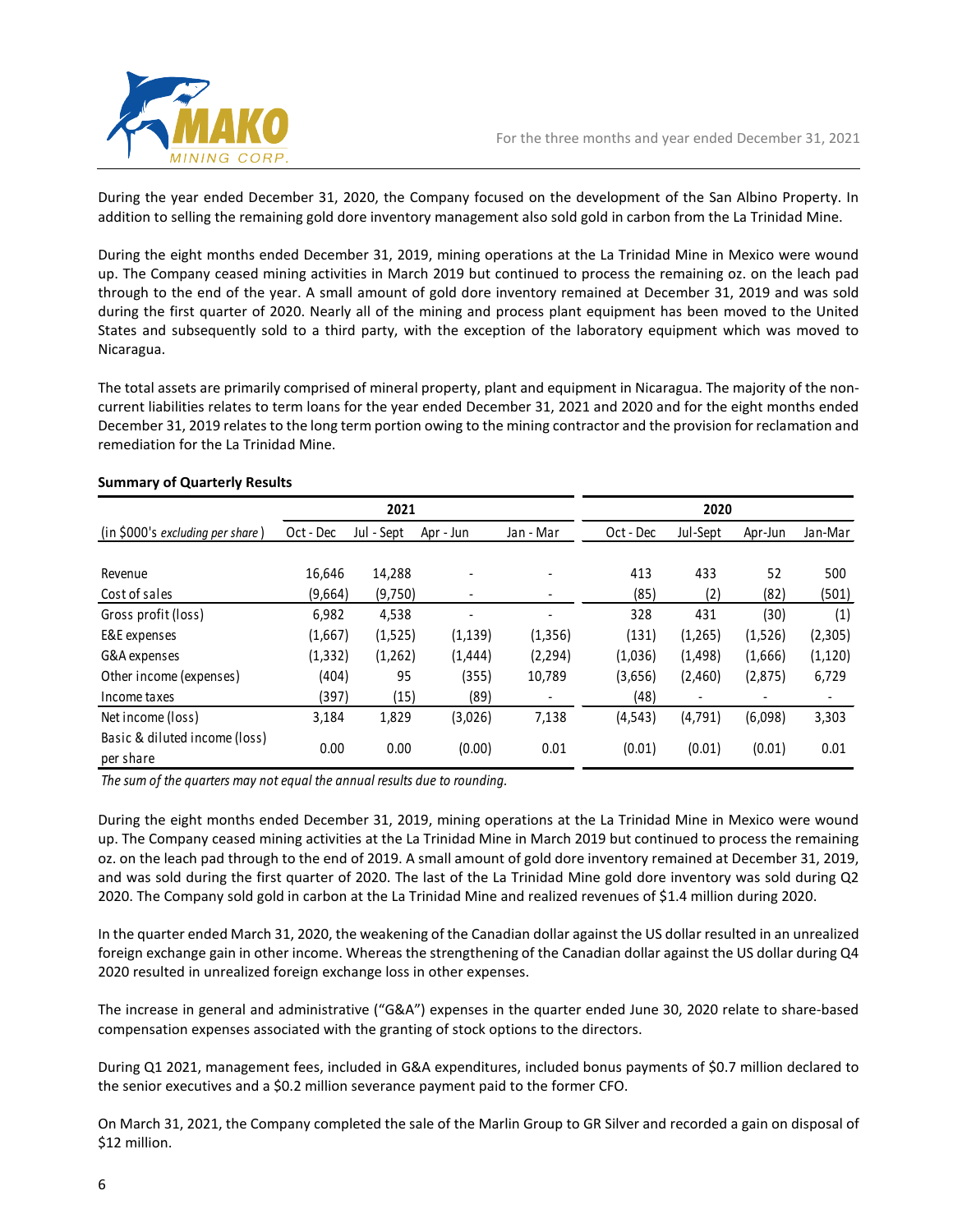

During Q4 2021, the Company sold 9,588 ounces of gold for gross revenue of \$16.6 million.

During Q4 2021, other income (expenses) includes \$0.03 million gain on the gold stream derivative asset.

The Company's planned level of activity and development during fiscal 2020 was impacted by the COVID-19 Pandemic, and the start-up of the San Albino pre-production operation had to be rescheduled for Q1 2021. The Company's E&E expenditures depend on the Company's operations and exploration prospects, as well as general market conditions relating to the availability of funding for resource companies. The Company's G&A expenditures are also related to the level of financing and development and exploration activities that are being conducted.

Other than as herein disclosed, the Company is not aware of any trends, uncertainties, demands, commitments or events which are reasonably likely to have a material effect upon the Company's expenses, income from investing, profitability, liquidity or capital resources, or that would cause reported financial information not necessarily to be indicative of future operating results or financial condition.

#### **Revenue**

| Three months ended December 31,          |        |       |        |        | Year ended December 31, |        |
|------------------------------------------|--------|-------|--------|--------|-------------------------|--------|
| (in \$000s)                              | 2021   | 2020  | Change | 2021   | 2020                    | Change |
| Revenue                                  | 16,646 | 413   | 16.233 | 30.934 | 1.398                   | 29,536 |
| Gold sold (ozs.)                         | 9.588  | 1.019 | 8.569  | 20,455 | 1.050                   | 19,405 |
| Average realized gold price (\$ per oz.) | 1.736  | 405   | 1,331  | 1,738  | 1.331                   | 407    |

The Company's revenue for 2021 came entirely from the San Albino Mine, following the commercial production declaration on July 1, 2021. The sales revenue prior to July 1, 2021, of \$4.6 million have been recorded against Construction in Progress in Property Plant and Equipment.

The Company's revenue for 2020 came entirely from the La Trinidad Mine, which was acquired as part of the Marlin Transaction in November 2018. The Company ceased mining activities at La Trinidad in March 2019 but continued to process the remaining oz. on the leach pad through to the end of 2019.

#### **Exploration and evaluation expenses**

| <b>Expenses by property</b> | Three months ended December 31, |                          |                          | Year ended December 31, |       |         |  |
|-----------------------------|---------------------------------|--------------------------|--------------------------|-------------------------|-------|---------|--|
| (in \$000s)                 | 2021                            | 2020                     | Change                   | 2021                    | 2020  | Change  |  |
| El Jicaro                   | $\overline{\phantom{0}}$        | $\overline{\phantom{0}}$ | $\overline{\phantom{0}}$ | 61                      | 61    |         |  |
| San Albino                  | 1,178                           | $\overline{\phantom{0}}$ | 1.177                    | 3,665                   | 3,697 | (32)    |  |
| Las Conchitas               | 489                             | 131                      | 358                      | 1,674                   | 131   | 1,543   |  |
| La Trinidad                 | $\overline{\phantom{0}}$        | $\overline{\phantom{0}}$ |                          | 287                     | 1,338 | (1,051) |  |
|                             | 1,667                           | 131                      | 1,535                    | 5,687                   | 5,227 | 460     |  |

During Q4 2021 and YTD Q4 2021, expenses continued to be primarily associated with the drilling program at the San Albino deposit and the Las Conchitas property 2 km to the South of San Albino.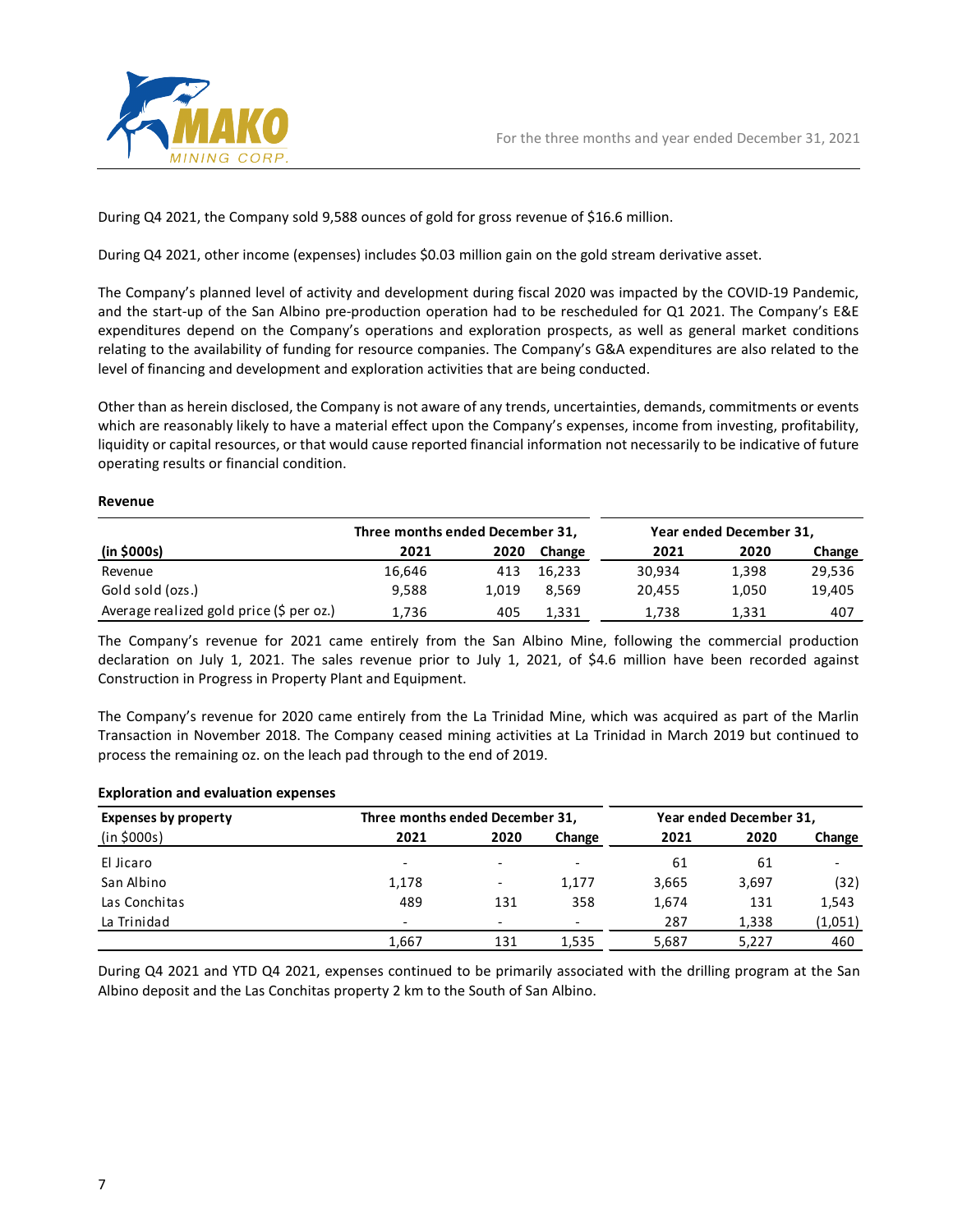

## **General and administrative expenses**

|                           | Three months ended December 31, |                          |                          |       | Year ended December 31,  |        |
|---------------------------|---------------------------------|--------------------------|--------------------------|-------|--------------------------|--------|
| (in \$000s)               | 2021                            | 2020                     | Change                   | 2021  | 2020                     | Change |
| Accounting and legal      | 265                             | 365                      | (100)                    | 1,300 | 1,407                    | (107)  |
| Consulting fees           | 111                             | 150                      | (39)                     | 272   | 589                      | (317)  |
| Directors' fees           | 46                              | 40                       | 5                        | 233   | 155                      | 78     |
| Depreciation              | 3                               | $\overline{\phantom{0}}$ | $\overline{\phantom{0}}$ | 20    | $\overline{\phantom{a}}$ | 20     |
| General office expenses   | 139                             | (89)                     | 229                      | 727   | 577                      | 150    |
| Rent                      | 18                              | (27)                     | 44                       | 62    | 172                      | (110)  |
| Salaries and benefits     | 708                             | 235                      | 473                      | 3,024 | 1,300                    | 1,724  |
| Stock-based compensation  | (21)                            | 240                      | (261)                    | 340   | 624                      | (284)  |
| Telephone and IT services | 38                              | 59                       | (21)                     | 178   | 274                      | (96)   |
| Travel                    | 26                              | 63                       | (38)                     | 176   | 222                      | (46)   |
|                           | 1,332                           | 1,036                    | 293                      | 6,332 | 5,320                    | 1,012  |

The most significant G&A expenses for Q4 2021 are salaries and benefits which increased during the current quarter as a results of bonuses of \$0.2 million being paid out to staff in December 2021; a severance payment of \$0.2 million and an increase in the number of employees during Q4 2021 compared to Q4 2020 which was offset with a decrease in consulting fees as a result of replacing consultants with salaried employees. Stock-based compensation for Q4 2021 is a net recovery of previously expensed stock-based compensation on unvested options that were subsequently forfeited in Q4 2021 arising from the termination of services.

The general office expenses and rent for Q4 2020 is a recovery of previously accrued expenses that did not materialize.

The most significant G&A expenses for YTD Q4 2021 and YTD Q4 2020 comprise accounting and legal expenses and salaries and benefits expenses. The magnitude of these expenses are related to the level of financing, development, operations and exploration activities that were conducted during each year.

During YTD Q4 2021, accounting and legal expenses included legal fees of \$0.7 million and accounting and tax consulting fees of \$0.6 million. Salaries and benefits include bonuses of \$0.9 million and severance payouts of \$0.4 million. General office expenses included insurance expenses of \$0.3 million; communication and investor relations of \$0.2 million; rent expenses of \$0.1 million and IT expenditures of \$0.1 million.

During YTD Q4 2020, accounting and legal expenses included legal fees of \$1.0 million of which \$0.5 million was incurred for the lawsuit against the insurance company that declined the claim for business loss due to a hurricane at the La Trinidad mine. General office expenses included insurance expenses of \$0.3 million; communication and investor relations of \$0.2 million; rent expenses of \$0.2 million and IT expenditures of \$0.3 million. The rent expense included storage costs of equipment that was moved from the La Trinidad mine in Mexico before it was disposed of and the telephone and IT services expenditure included Mexico costs and additional licenses.

Stock-based compensation expense for YTD Q4 2021 and YTD Q4 2020 is comprised of stock options granted in the current and previous years. During Q4 2021, a net recovery of stock-based compensation was recorded due to the cancellation of options that did not vest.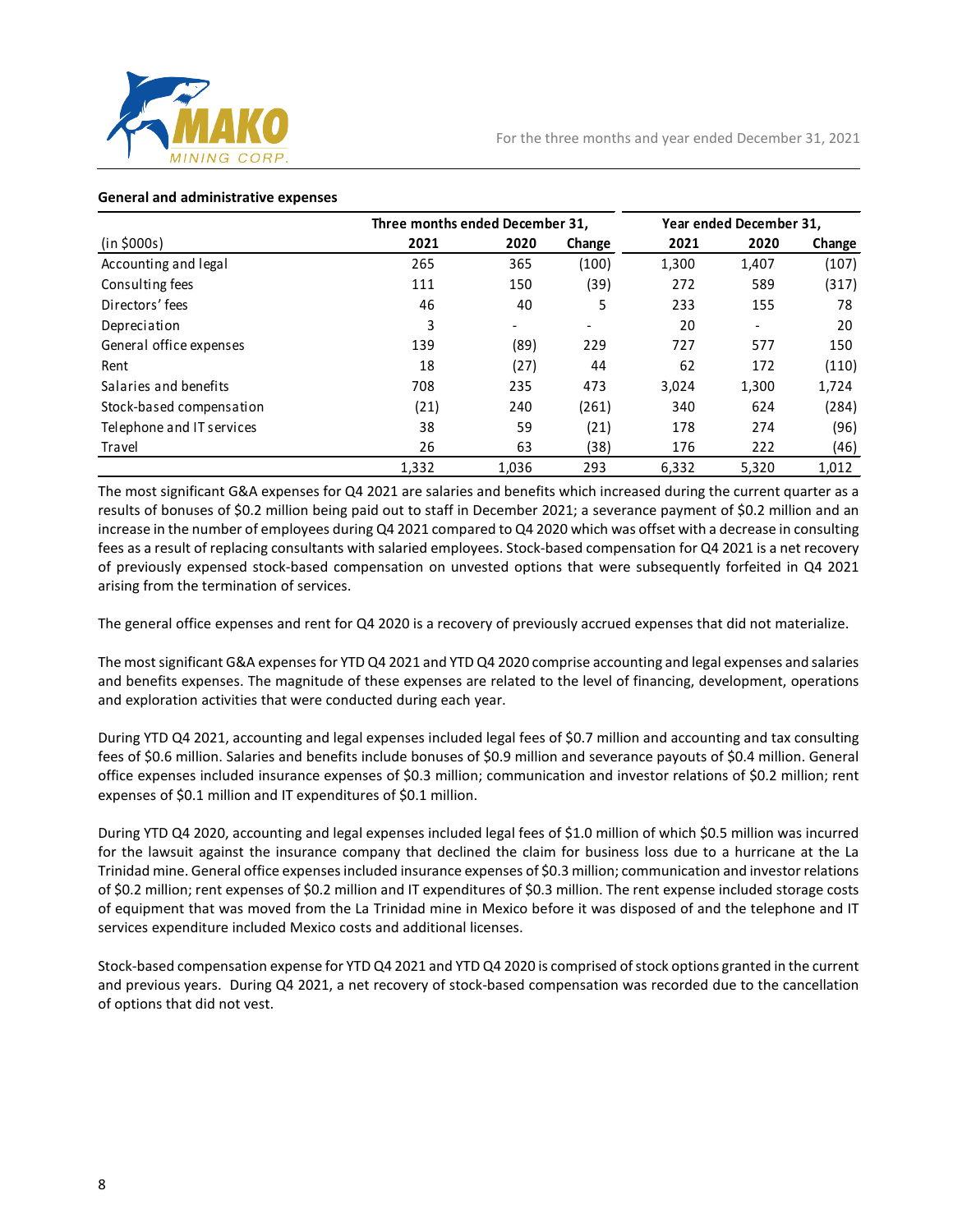

# **Other (expense) income**

| Three months ended December 31,              |       |       |         |           | Year ended December 31, |           |
|----------------------------------------------|-------|-------|---------|-----------|-------------------------|-----------|
| (in \$000s)                                  | 2021  | 2020  | Change  | 2021      | 2020                    | Change    |
| Accretion and interest expense               | 389   | (18)  | 407     | 1,297     | 104                     | 1,193     |
| Gain on settlement of accounts payable       |       |       |         |           |                         |           |
| (Gain) /loss on change in provision for      |       |       |         |           |                         |           |
| reclamation and rehabilitation               | 2     | (387) | 389     | 311       | 1,066                   | (755)     |
| Gain on disposal of equipment                |       | (907) | 907     |           | (907)                   | 907       |
| Loss on disposal of supplies and spare parts |       | 477   | (477)   |           | 496                     | (496)     |
| Change in fair value of Sailfish Loan        | 92    |       | 92      | 89        | $\blacksquare$          | 89        |
| Gain on gold stream derivative asset         | (33)  |       | (33)    | (670)     |                         | (670)     |
| Financing costs                              | 93    |       | 93      | 156       |                         | 156       |
| Foreign exchange gain (loss)                 | (7)   | 4,498 | (4,505) | 834       | 1,576                   | (742)     |
| Gain on disposal of subsidiaries             | (2)   |       | (2)     | (12,009)  |                         | (12,009)  |
| Interest income                              | (131) | (7)   | (124)   | (133)     | (73)                    | (60)      |
| <b>Transaction costs</b>                     |       |       |         |           |                         |           |
|                                              | 403   | 3,656 | (3,253) | (10, 125) | 2,262                   | (12, 387) |

Accretion and interest expense primarily relates to interest on the Nebari and Wexford Loan; accretion on the provision for reclamation and remediation at the San Albino and La Trinidad Mine and the accretion on the final instalment of the settlement agreement entered into in October 2019 with the Company's mining contractor in Mexico.

During YTD Q4 2021, with the start of the operations at the San Albino mine, the provision for reclamation and remediation increased.

The gain on the gold stream derivative asset of \$0.7 million arises from the amended gold stream agreement the Company entered into with Sailfish in November 2018 whereby the Company received \$1.1 million (the "Gold Stream Advance") which was recorded as a credit to the mineral property. At that time, it was determined to be a disposition of mineral interest. In return for the Gold Stream Advance, the Company is required to deliver 4% of gold production to Sailfish and is to receive a payment at 25% of the market price of the gold delivered. Effectively the Company sold 4% of the property and is being paid for services relating to the processes required to obtain the finished metal. As The price of gold is not closely related to the price of the services being provided, the contract to provide these services contains an embedded derivative that requires separation from the host contract.

The contract to deliver to Sailfish its 4% of gold production, in return for 25% of the market value of the gold delivered, contains an embedded derivative that was previously of minimal value. This derivative consists of a "swap" of the variable payment based on the price of gold for the fixed price implied by the contract. As at December 31, 2021 this derivative was determined to be an asset of \$0.5 million based on current spot and future gold prices, and projected deliveries under the contract.

During Q3 2021, the Company went into commercial production at San Albino mine and delivered a total of 845 oz. of gold to Sailfish for YTD Q4 2021, pursuant to this agreement, in exchange for \$0.3 million and resulting in a fair value movement on the derivative of \$0.7 million during the year.

On March 31, 2021, the Company completed the sale of the Marlin Group to GR Silver and recorded a gain on disposal of \$12 million.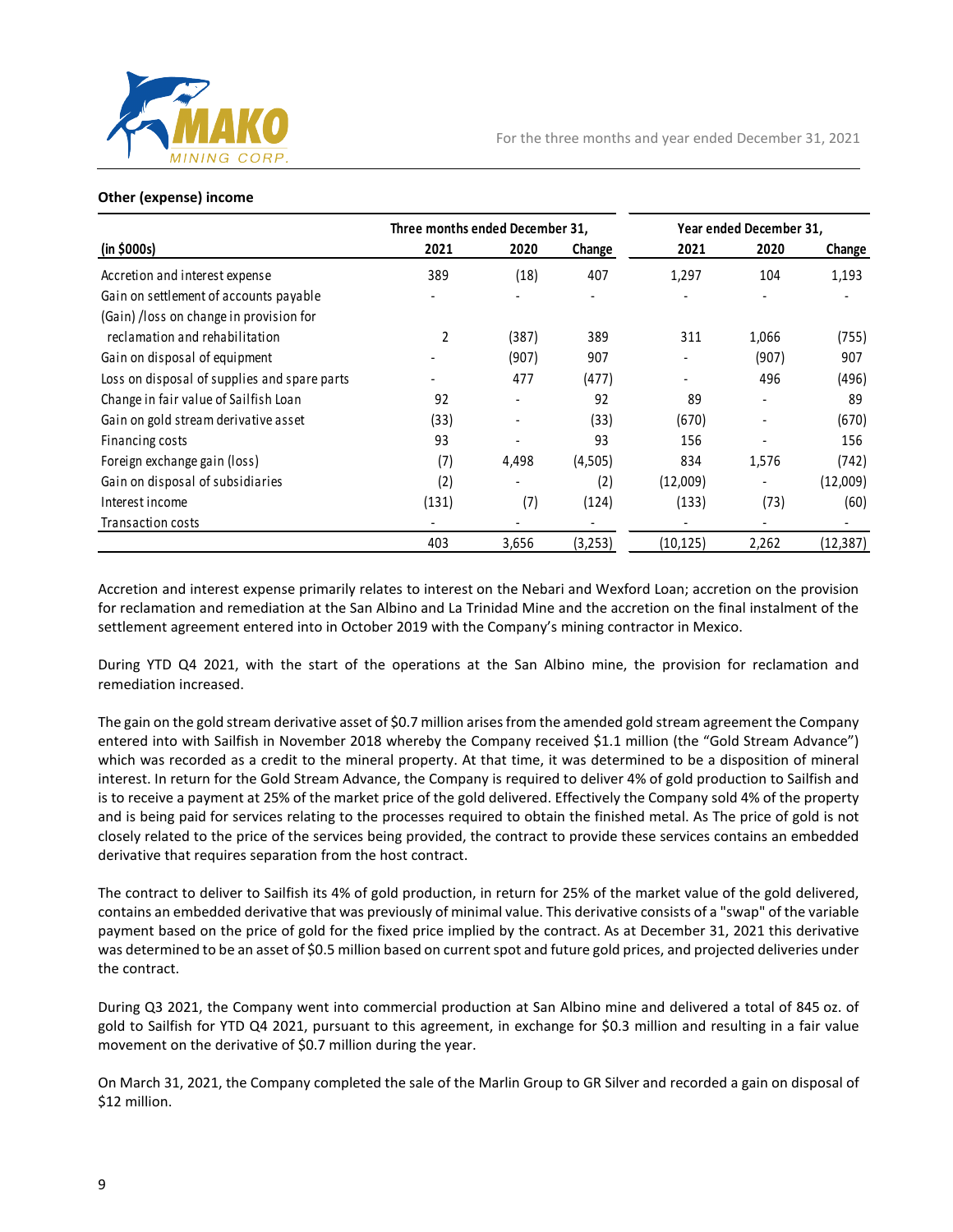

Foreign exchange gains and losses arise from the translation of foreign-denominated transactions and balances into the relevant functional currencies of the Company and its subsidiaries. There are significant foreign-denominated intercompany balances held by certain subsidiaries of the Company. Fluctuations between the functional currency of the subsidiary and the currency of the intercompany balance result in significant non-cash, unrealized foreign exchange gains and losses. These unrealized gains and losses are recognized in the consolidated net income of the Company.

## **LIQUIDITY AND CAPITAL RESOURCES**

#### **Financial condition**

| (in \$000s)               |       | December 31, 2021 December 31, 2020 | Change |
|---------------------------|-------|-------------------------------------|--------|
| Cash and cash equivalents | 1.944 | 2.633                               | (689)  |
| Working capital (deficit) |       | (13,169)                            | 13,092 |

Cash and cash equivalents decreased by \$0.7 million during YTD Q4 2021 due to funds being invested in bringing the San Albino Mine to commercial production, in the operations of producing gold; payment of accounts payable and making principal repayments on the Wexford Loan; repaying the Nebari Loan in full and paying installments on the Sailfish Loan.

Working capital increased during YTD Q4 2021 primarily due an increase in current assets, including gold inventory.

#### **Cash flows**

| (in \$000s)                                               | Three months ended<br>December 31 |          |          | Year ended<br>December 31 |           |           |  |
|-----------------------------------------------------------|-----------------------------------|----------|----------|---------------------------|-----------|-----------|--|
|                                                           | 2021                              | 2020     | Change   | 2021                      | 2020      | Change    |  |
| Operating cash flows before changes in working capital    | 7,007                             | (3,304)  | 10,311   | 4,053                     | (9,736)   | 13,789    |  |
| Changes in working capital                                | 346                               | 2,587    | (2, 241) | (3,916)                   | 609       | (4, 525)  |  |
| Net cash flows provided by (used in) operating activities | 7,353                             | (717)    | 8,070    | 137                       | (9, 127)  | 9,264     |  |
| Net cash flows (used in) provided by investing activities | (2,769)                           | (8, 443) | 5,674    | (3,864)                   | (28, 830) | 24,966    |  |
| Net cash flows provided by (used in) financing activities | (3, 102)                          | (122)    | (2,980)  | 3,115                     | 35,295    | (32, 180) |  |
| Effect of foreign exchange on cash and cash equivalents   | (325)                             | 941      | (1,266)  | (77)                      | 1,042     | (1, 119)  |  |
| Change in cash and cash equivalents                       | 1,157                             | (8, 341) | 9,498    | (689)                     | (1,620)   | 931       |  |

The Company generated positive cash flow from operations during Q4 2021 which resulted in cash flows from operations improving greatly over the prior period following the start of commercial production at the San Albino mine on July 1, 2021.

The cash used in investing activities during YTD Q4 2021 relates to the development activities at the San Albino Property in Nicaragua, which was offset by pre-production revenues of \$4.6 million.

Financing activities during Q4 2021 primarily reflect principal repayments of \$3.0 million on the Wexford Loan and installment payments of \$1.1 million on the Sailfish Loan.

Financing activities during YTD Q4 2021 primarily reflect the drawdown of the Nebari and Sailfish Loans of \$14 million; offset by the full repayment of the Nebari Loan of \$6.2 million; principal repayments of \$4.2 million on the Wexford Loan and installment payments of \$1.1 million on the Sailfish Loan.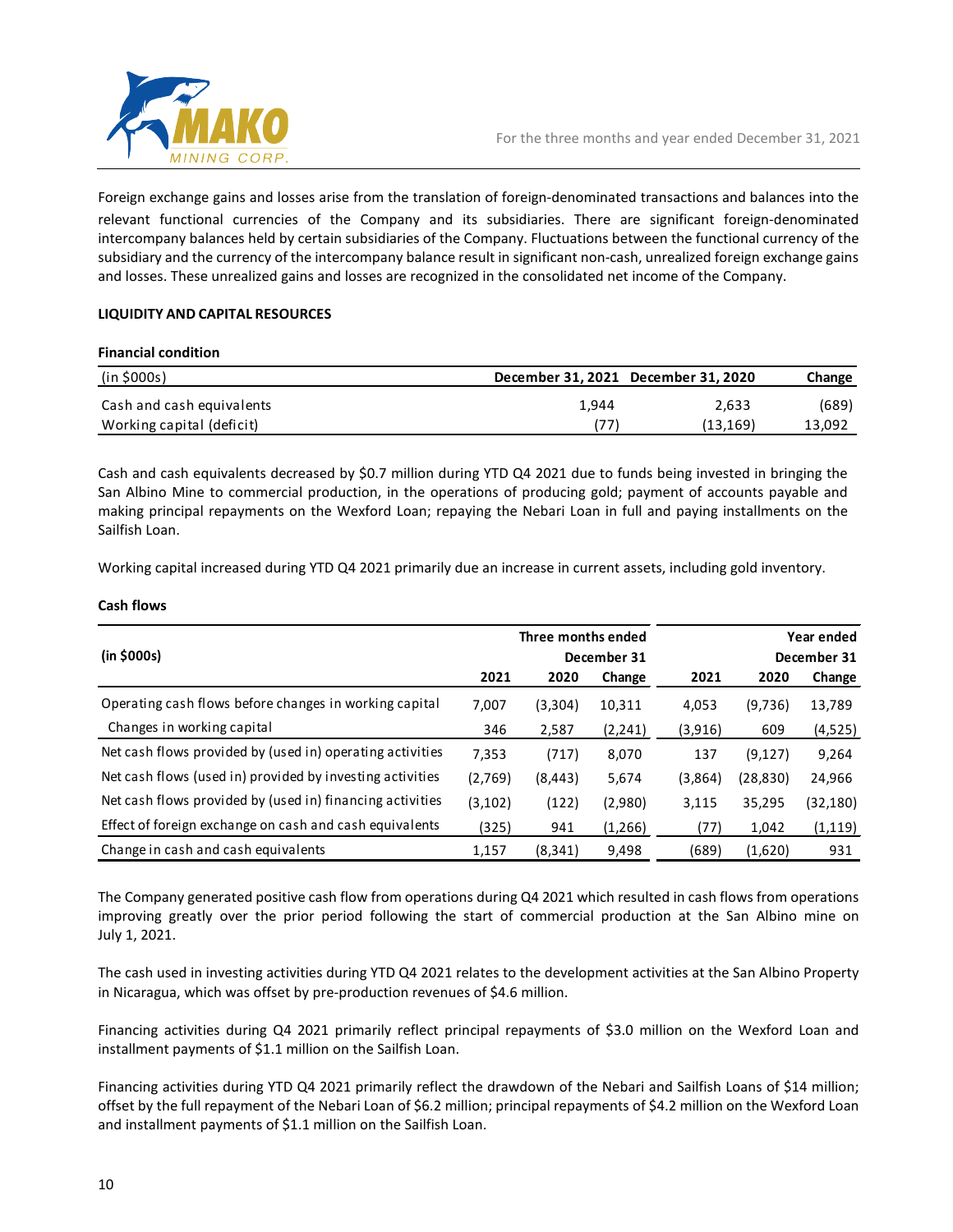

## **Liquidity risk**

As at December 31, 2021, the Company had cash and cash equivalents of \$1.9 million, a working capital deficit of \$76,400 and an accumulated deficit of \$76.5 million. For YTD Q4 2021, the Company had operating cash outflows before changes in working capital of \$4.0 million and generated net income of \$9.1 million.

During 2020, the Company secured a credit arrangement from its controlling shareholder for \$15.15 million ("Wexford Loan"). The Wexford Loan matures on February 21, 2023 (per the Fourth Waiver) and may be prepaid at any time, in whole or in part, at par plus accrued but unpaid interest, without penalty or premium. The Wexford Loan has an interest at the rate of 8.0% per annum until February 23, 2021, increasing to 10% per annum thereafter, and is payable semiannually on June 30th and December 31st each year. The Company paid a non-refundable up-front fee of \$150,000 to the Lenders on the closing of the Wexford Loan. As at December 31, 2021, the Wexford Loan is fully drawn.

In addition, if the Wexford Loan was not repaid in full on or prior to the first anniversary of the closing date, February 20, 2021, then the Company must pay to the Lenders a cash bonus interest on the first anniversary of the closing date and on each successive anniversary in an amount equal to the cash equivalent of 500 oz. of gold calculated based on the average Gold Fixing Price in the London Bullion Market during the most recently completed calendar month at the time the payment is made, in accordance with the applicable formula set out in the Wexford Loan agreement. The applicable formula set out in the Wexford Loan Agreement is the principal amount less any principal repayments divided by the total loan facility multiplied by the price of gold based on the closing London Bullion Market monthly average.

On February 20, 2021, the Company received a second waiver from the Lenders deferring the cash bonus interest payment to the earlier of June 30, 2021 and the date on which the Wexford Loan is repaid in full (such earlier date, the "Deferred Payment Date") and the following additional conditions: that the Company shall pay to the Lenders, an additional cash bonus interest on the Deferred Payment Date in an amount equal to the price of 178.75 ounces of gold calculated in accordance with the applicable formula set out in the term loan agreement; and if the Obligations Termination Date does not occur on or before February 20, 2022, then the cash bonus interest payment that will become due and payable on February 20, 2022 will be calculated in accordance with the applicable formula set out in the Wexford Loan agreement, except that, for purposes of this payment only, the amount will be the cash equivalent of 321.25 ounces of gold rather than 500 ounces of gold.

On June 30, 2021, the Company received a third waiver from the Lenders to defer the accrued interest of \$1.7 million and the cash bonus interest of \$1.3 million, a total of \$3.0 million ("Further Deferred Payment Amount"), on the conditions that the Company shall make a voluntary prepayment of a portion of the outstanding Wexford Loan in an aggregate principal amount equal to the Further Deferred Payment Amounts on or before July 30, 2021; the Further Deferred Payment Amount shall be due and payable on the earlier of the maturity date and the date that demand therefor is made by the Lender; and the Further Deferred Payment Amount shall accrue interest from and after June 30, 2021 at the applicable interest rate compounded monthly and, unless sooner paid by the Company, shall become due and be paid on the earlier of the maturity date and the date on which payment of the Further Deferred Payment Amounts is demanded by the Lender.

In February 2021, the Company completed a credit facility with Nebari to provide financing of US\$6.34 million ("Nebari Loan"). The interest rate on the principal amount was 8% with an original issue discount of 5.3% and a maturity date of March 31, 2022, no prepayment penalties. As at June 30, 2021, the Company had drawn down a total of \$6 million. On July 29, 2021, a principal repayment of \$0.2 million was made. On August 26, 2021 the Nebari loan was fully repaid.

On August 27, 2021, the Company entered into a loan agreement with Sailfish pursuant to which Sailfish provided an \$8 million unsecured gold-linked term loan to the Company (the "Sailfish Loan"). The proceeds of the Sailfish Loan were used by the Company to pay off Nebari (\$ 6.2 million) and to pay \$ 1.8m of the Wexford Loan. The Sailfish Loan is to be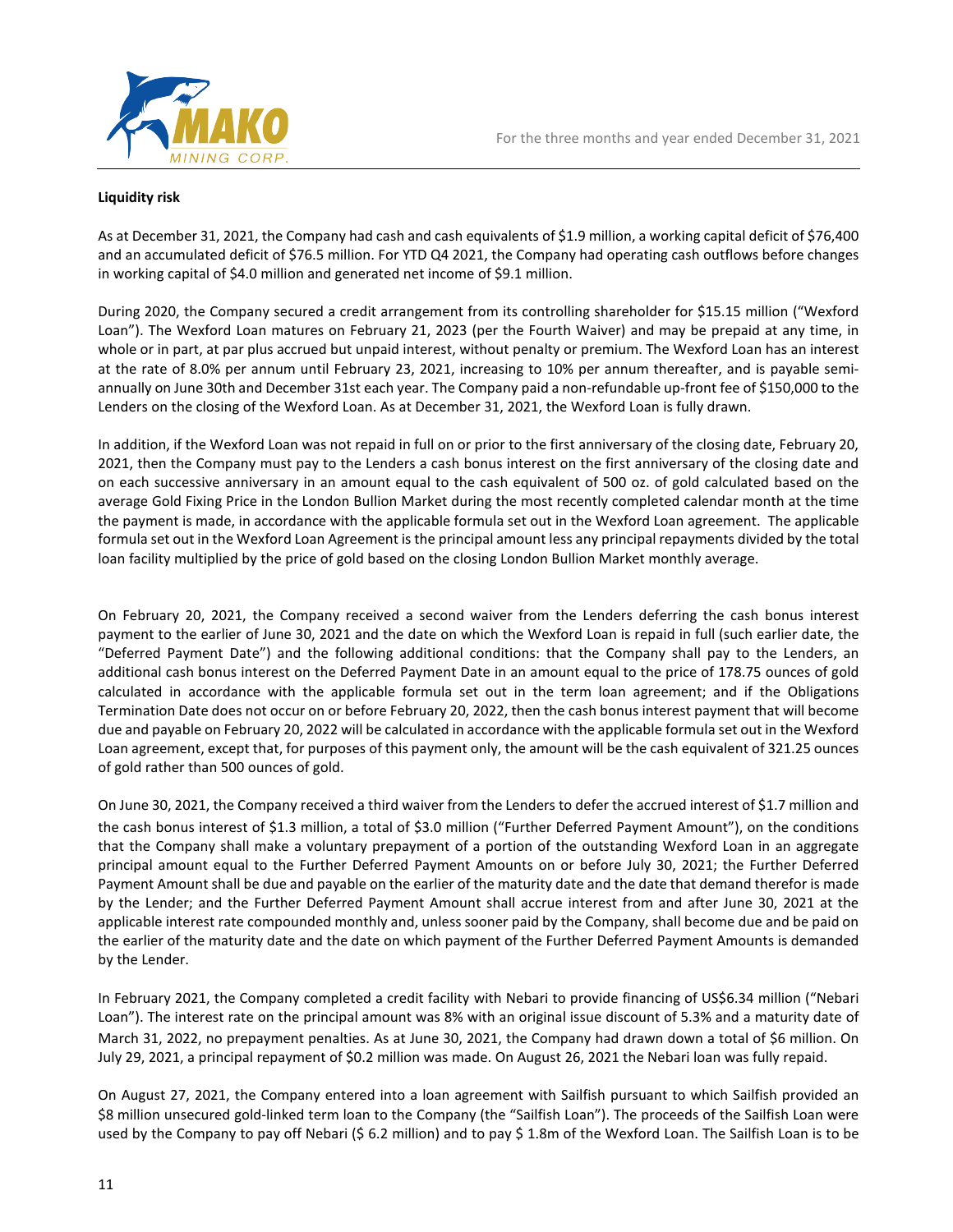

repaid with 24 monthly payments, with each monthly payment equal to the cash equivalent of 205 ounces of gold at the average market gold price with a minimum price of \$1,750 and a maximum price of \$2,000.

During YTD Q4 2021, instalment payments totaling \$1.1 million were made on the Sailfish Loan. Subsequent to December 31, 2021, four installments totaling \$1.5 million were paid.

During the year ended December 31, 2021, principal repayments of \$4.2 million was made on the Wexford Loan. Subsequent to December 31, 2021, a further principal repayment of \$2.5 million was made.

The Company's financial performance is dependent upon many external factors, exploration, development and mining precious metals involve numerous inherent risks included but not limited to metal price risk as the Company derives its revenue from the sale of gold and silver, currency risks as the Company reports its financial statements in US dollars whereas the Company operates in jurisdictions that conducts its business in other currencies. Although the Company minimizes these risks by applying high operating standards, including careful planning and management of its facilities, hiring highly qualified personnel and giving adequate training these risks cannot be eliminated.

## **GR SILVER MINING LTD ("GR SILVER")**

On March 31, 2021, the Company completed the transaction with GR Silver pursuant to which GR Silver acquired 100% of the common shares of Mako's wholly-owned subsidiary, Marlin, from the Company. Marlin (incorporated in Canada) is the parent company of Marlin Gold Trading Inc (incorporated in Barbados) and of Oro Gold de Mexico, S.A. de C.V. (incorporated in Mexico) ("Oro Gold"), that owns the La Trinidad mine facilities (collectively, the "Marlin Group"). Oro Gold also controls 100% of nine concessions totaling 104,094.5 hectares ("ha") located adjacent to GR Silver's existing portfolio of properties. The Company will continue to be responsible for (1) all necessary reclamation obligations until it receives an acknowledgement from SEMARNAT (the Mexican environmental authority) that Oro Gold's closure plan is complete and (2) the final instalment of the settlement agreement entered into in October 2019 with the Company's mining contractor in Mexico (paid on September 29, 2021). In consideration for the sale of the common shares of Marlin to GR Silver, Mako received C\$50,000 in cash, a 1% net smelter return royalty ("NSR") on all concessions currently owned by Oro Gold and the assumption of liability by GR Silver of approximately US\$9.5 million in unpaid concession taxes. GR Silver will be granted the right to purchase the NSR at any time upon making a one-time payment of S\$2 million. The Company recorded a gain of \$12 million on the disposal of the Marlin Group.

Nearly all of Oro Gold's mining and process plant equipment was moved to the United States and subsequently sold to a third party (Minera Alamos Inc), with the exception of the laboratory equipment which was moved to Nicaragua.

## **Outstanding securities**

As of the date of this MD&A, the Company had 658,308,984 common shares issued, 1,503,800 RSU, 1,318,400 DSU and 34,095,000 options outstanding.

#### **TRANSACTIONS WITH RELATED PARTIES**

#### **Key management compensation**

Except as disclosed in other areas, key management personnel include those persons having authority and responsibility for planning, directing and controlling the activities of the Company, and comprise the Company's Chief Executive Officer, Chief Financial Officer, Chief Operating Officer, VP Corporate Development and Directors. The compensation to key management was as follows: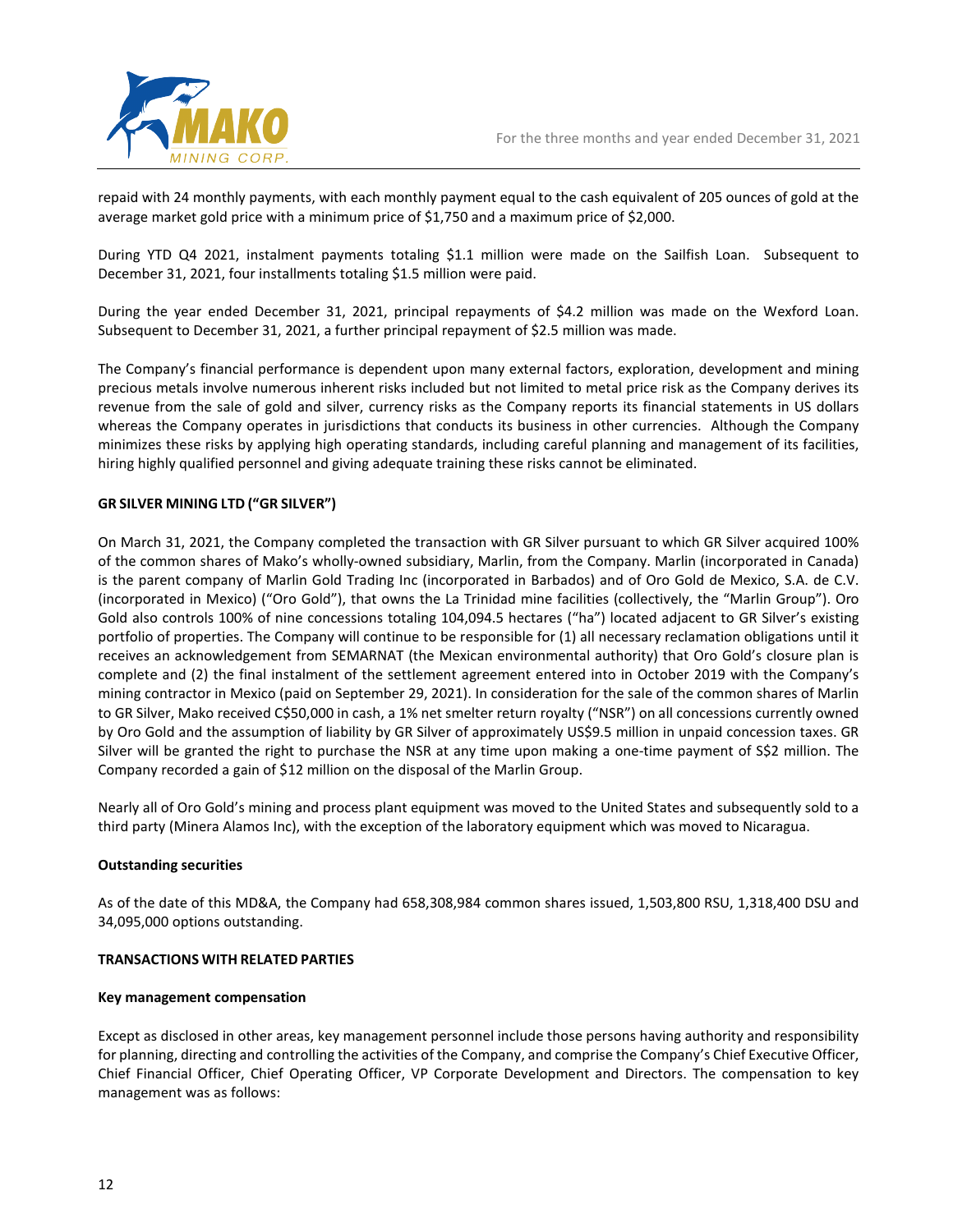

| (in \$000s)                              |                            |           |              |
|------------------------------------------|----------------------------|-----------|--------------|
| For the year ended December 31,          | 2021                       | 2020      | Change       |
| Director fees                            | 233                        | Ŝ.<br>152 | Ŝ<br>-81     |
| Salaries, consulting and management fees | 2,050                      | 746       | 1,304        |
| Share-based compensation                 | 289                        | 573       | 284)         |
| Total                                    | $$2,572$ $$1,471$ $$1,101$ |           |              |
| As at                                    | December 31,               |           | December 31, |
|                                          | 2021                       |           | 2020         |
| Amount included in accounts payable      | 216                        |           | 44           |

During YTD Q4 2021, the Company granted bonuses of \$0.7 million to three senior members of management. Salaries, consulting, and management fees includes a severance payment of \$0.4 million to the former Chief Financial Officer and VP Corporate Development.

# **Other related party transactions**

# (a) Tes-Oro Mining Group, LLC ("Tes-Oro")

Tes-Oro is a private company controlled by the Company's Chief Operating Officer. Tes-Oro is a full-service engineering, procurement and construction management firm working with the Company. During YTD Q4 2021, the Company expensed fees relating to consulting services of \$89,645 (YTD Q4 2020 - \$490,535) and \$123,092 (YTD Q4 2020 - \$137,885 in general office expenses. Amounts payable to Tes-Oro as at December 31, 2021 were \$nil (2020 - \$29,130).

## (b) Wexford LP("Wexford")

Wexford is the Company's controlling shareholder. Except as noted elsewhere in the financial statements, during YTD Q4 2021, the Company expensed fees of \$19,631 related to legal fees (YTD Q4 2020 - \$4,999). Amounts payable to Wexford as at December 31, 2021 were \$2,874 (2020 - \$342).

## (c) Sailfish Royalty Corp. ("Sailfish")

Sailfish is a publicly traded company related by common shareholders, officers (till December 17, 2021) and directors. In addition to the Sailfish Loan, during YTD Q4 2021, the Company's subsidiary Nicoz:

- i. received advances of \$0.4 million for the purchase of gold ounces;
- ii. sold 845 ounces of gold to Sailfish for \$0.4 million; of which \$0.3 million is recorded as production services revenue and \$0.1 million is included in the gain on gold stream derivative asset disclosed in the statement of income and comprehensive income.

As at December, 2021, a balance of \$5,543 is receivable from Sailfish and is recorded in receivables.

## **PROPOSED TRANSACTIONS**

None.

## **ACCOUNTING CHANGES AND CRITICAL ESTIMATES**

## *New accounting standards not yet adopted*

Property, Plant and Equipment: Proceeds before Intended Use (Amendments to IAS 16): The amendments prohibit an entity from deducting from the cost of an item of property, plant, and equipment any proceeds from selling items produced while bringing that asset to the location and condition necessary for it to be capable of operating in the manner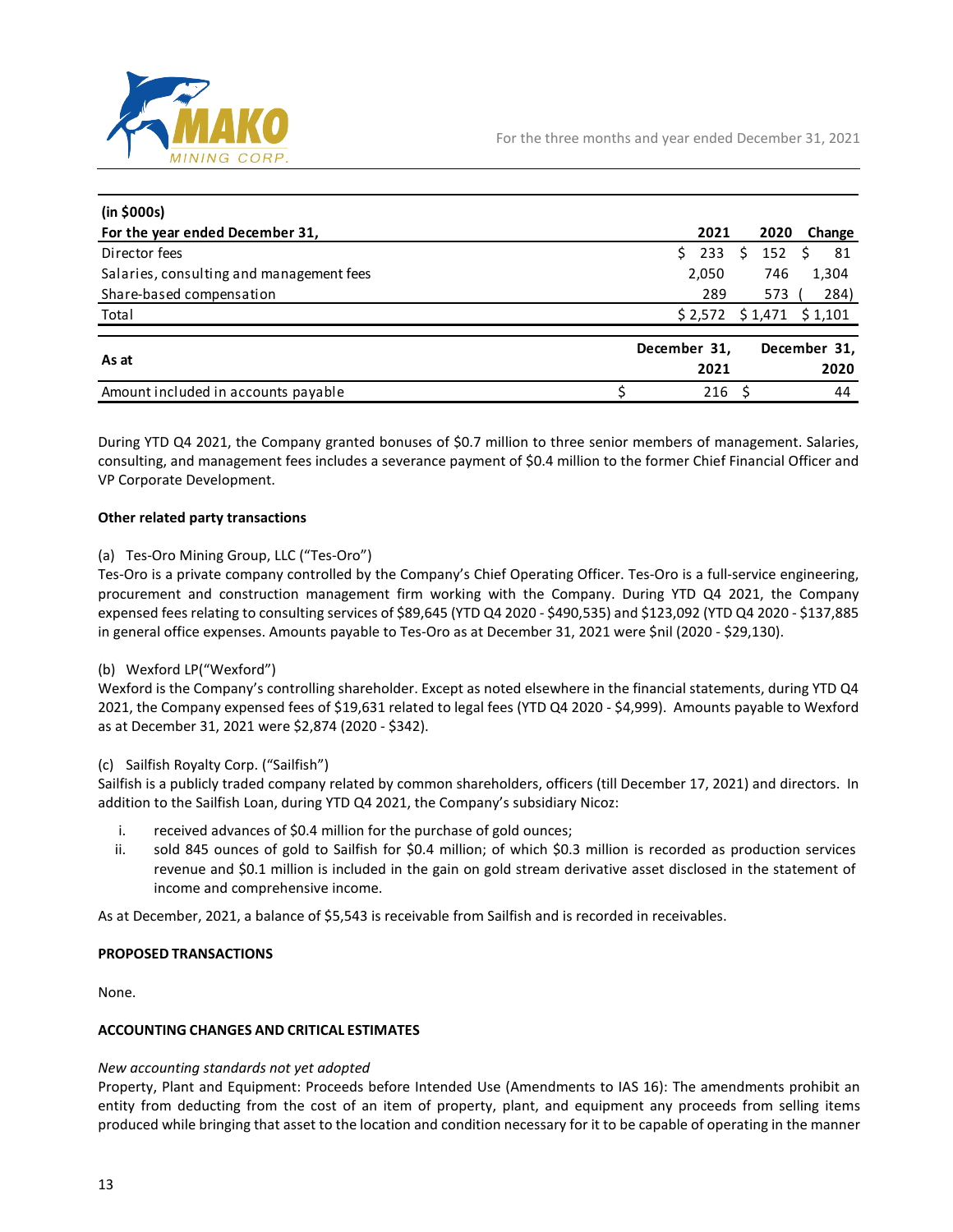

intended by management. This amendment is effective for the Company's annual reporting period beginning January 1, 2022, with early adoption permitted. The Company has assessed the impact of the adoption of this amendment:

- The statement of income for the year ended December 31, 2021, will be restated to included pre-commercial production revenue, production costs and depletion previously disclosed as a reduction in mineral property, plant and equipment.
- The statement of financial position as at December 31, 2021, will be restated to remove the pre-commercial production revenue, production costs and depletion previously disclosed as a reduction in mineral property, plant and equipment.
- The statement of cash flows for the year ended December 31, 2021, will be restated to disclose the net cash flows from the pre-commercial production revenue, production costs and depletion previously disclosed as investing activities as operating activities.

None of the remaining standards and amendments to standards and interpretations which have been issued but are not yet effective are expected to have a significant effect on the consolidated financial statements of the Company.

#### **Estimates and judgments**

The preparation of financial statements in accordance with IFRS requires management to make judgments, estimates and assumptions that affect the application of accounting policies and reported amounts of assets and liabilities, income and expenses. The estimates and associated assumptions are based on historical experience and various other factors that are believed to be reasonable under the circumstances, the results of which form the basis of making the judgements about carrying values of assets and liabilities that are not readily apparent from other sources. Actual results may differ from these estimates.

Estimates and underlying assumptions are reviewed at each period end. Revisions to accounting estimates are recognized in the period in which the estimates are revised and in any future periods affected.

The determination of when a mine is in the condition necessary for it to be capable of operating in the manner intended by management (referred to as "commercial production") is a matter of significant judgement. In making this determination, management will consider several factors, including:

- when the mine is substantially complete and ready for its intended use;
- the mine has the ability to sustain ongoing production at a steady or increasing level;
- the mine has reached a level of predetermined percentage of design capacity;
- mineral recoveries are at or near the expected production level, and;
- a reasonable period of testing of the mine plant and equipment has been completed.

Significant assumptions and judgments about the future and other sources of estimation uncertainty that management has made at the end of the reporting period, which could result in a material adjustment to the carrying amounts of assets and liabilities, in the event that actual results differ from assumptions made, relate to the following areas:

- Estimated mineral resources;
- Ore in process;
- Deferred income taxes;
- Impairment of non-current assets;
- Reclamation and remediation provision;
- Going concern;
- Capitalization of costs; and
- Functional currency determination.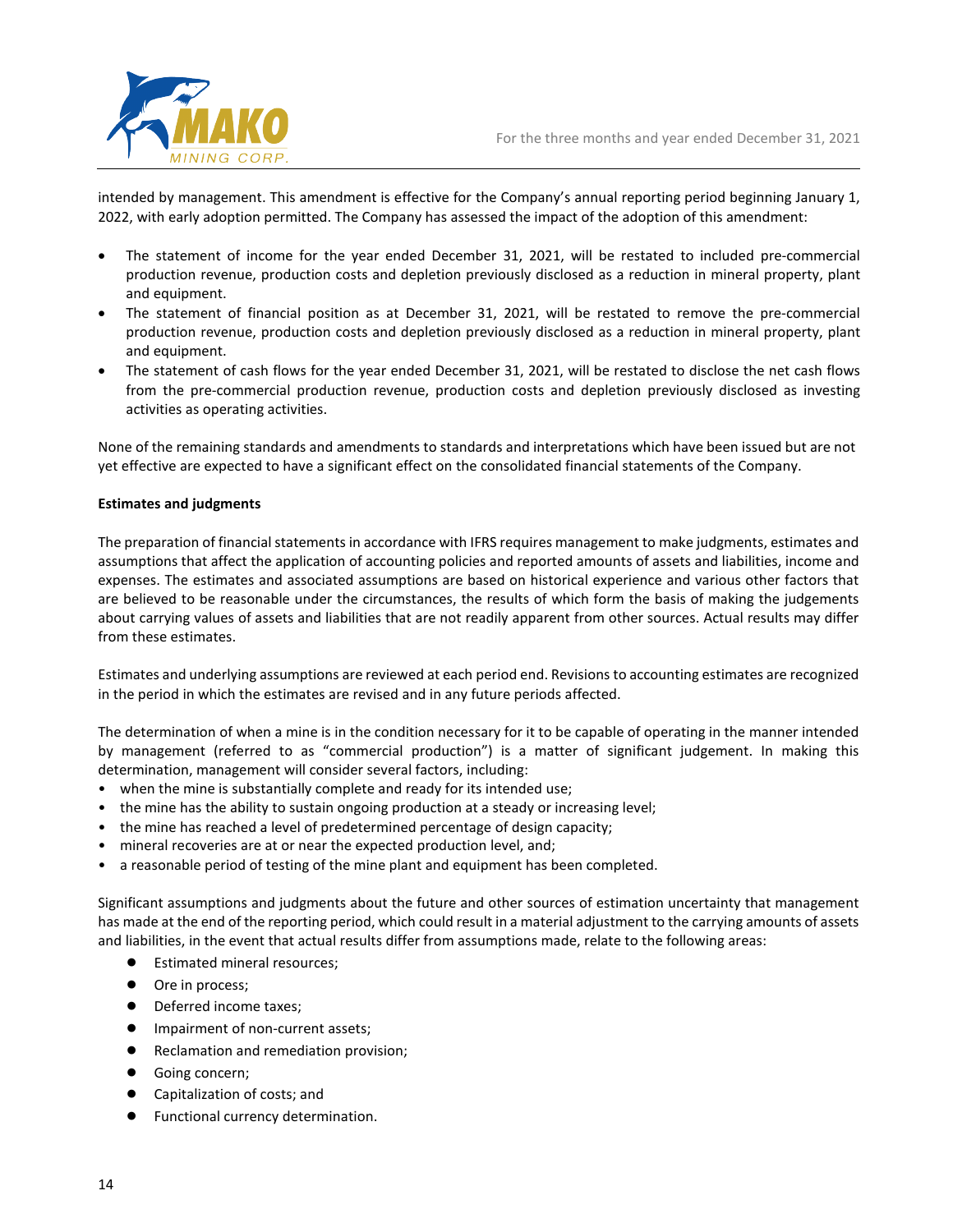

Refer to Note 4 of our audited consolidated financial statements for the year ended December 31, 2021 for a detailed discussion of these accounting estimates and judgments.

## **CONTROLS AND PROCEDURES**

In connection with National Instrument 52-109 (Certificate of Disclosure in Issuer's Annual and Interim Filings ("NI 52- 109"), the Chief Executive Officer and Chief Financial Officer of the Company have filed a Venture Issuer Basic Certificate with respect to the financial information contained in the financial statements and the respective accompanying Management's Discussion and Analysis.

#### **DISCLOSURE CONTROLS**

Disclosure controls and procedures ("DC&P") are intended to provide reasonable assurance that information required to be disclosed is recorded, processed, summarized and reported within the time periods specified by securities regulations and that information required to be disclosed is accumulated and communicated to management. Internal controls over financial reporting ("ICFR") are intended to provide reasonable assurance regarding the reliability of financial reporting and the preparation of financial statements for external purposes in accordance with IFRS.

TSX-V listed companies are not required to provide representations in the annual filings relating to the establishment and maintenance of DC&P and ICFR, as defined in NI 52-109. In particular, the CEO and CFO certifying officers do not make any representations relating to the establishment and maintenance of (a) controls and other procedures designed to provide reasonable assurance that information required to be disclosed by the issuer in its annual filings, interim filings or other reports filed or submitted under securities legislation is recorded, processed, summarized and reported within the time periods specified in securities legislation, and (b) a process to provide reasonable assurance regarding the reliability of financial reporting and the preparation of financial statements for external purposes in accordance with the IFRS.

The issuer's certifying officers are responsible for ensuring that processes are in place to provide them with sufficient knowledge to support the representations they are making.

#### **NON-IFRS MEASURES**

The Company has included non-IFRS measures in this MD&A such as adjusted EBITDA, cash cost per ounce sold, total cash cost per ounce sold, AISC per ounce sold. These non-IFRS measures are intended to provide additional information and should not be considered in isolation or as a substitute for measures of performance prepared in accordance with IFRS. These measures do not have any standardized meaning prescribed under IFRS and therefore may not be comparable to other issuers. In the gold mining industry, this is a common performance measure but does not have any standardized meaning. The Company believes that, in addition to conventional measures prepared in accordance with IFRS, certain investors use this information to evaluate the Company's underlying performance of its core operations and its ability to generate cash flow. Accordingly, it is intended to provide additional information and should not be considered in isolation or as a substitute for measures of performance prepared in accordance with IFRS.

"Adjusted EBITDA" represents earnings before interest (including non-cash accretion of financial obligations and lease obligations), income taxes and depreciation, depletion and amortization ("EBITDA"), adjusted to exclude exploration activities, share-based compensation and change in provision for reclamation and rehabilitation.

"Cash costs per ounce sold" is production costs, calculated by deducting revenues from silver sales and dividing the sum of mining, milling and mine site administration costs.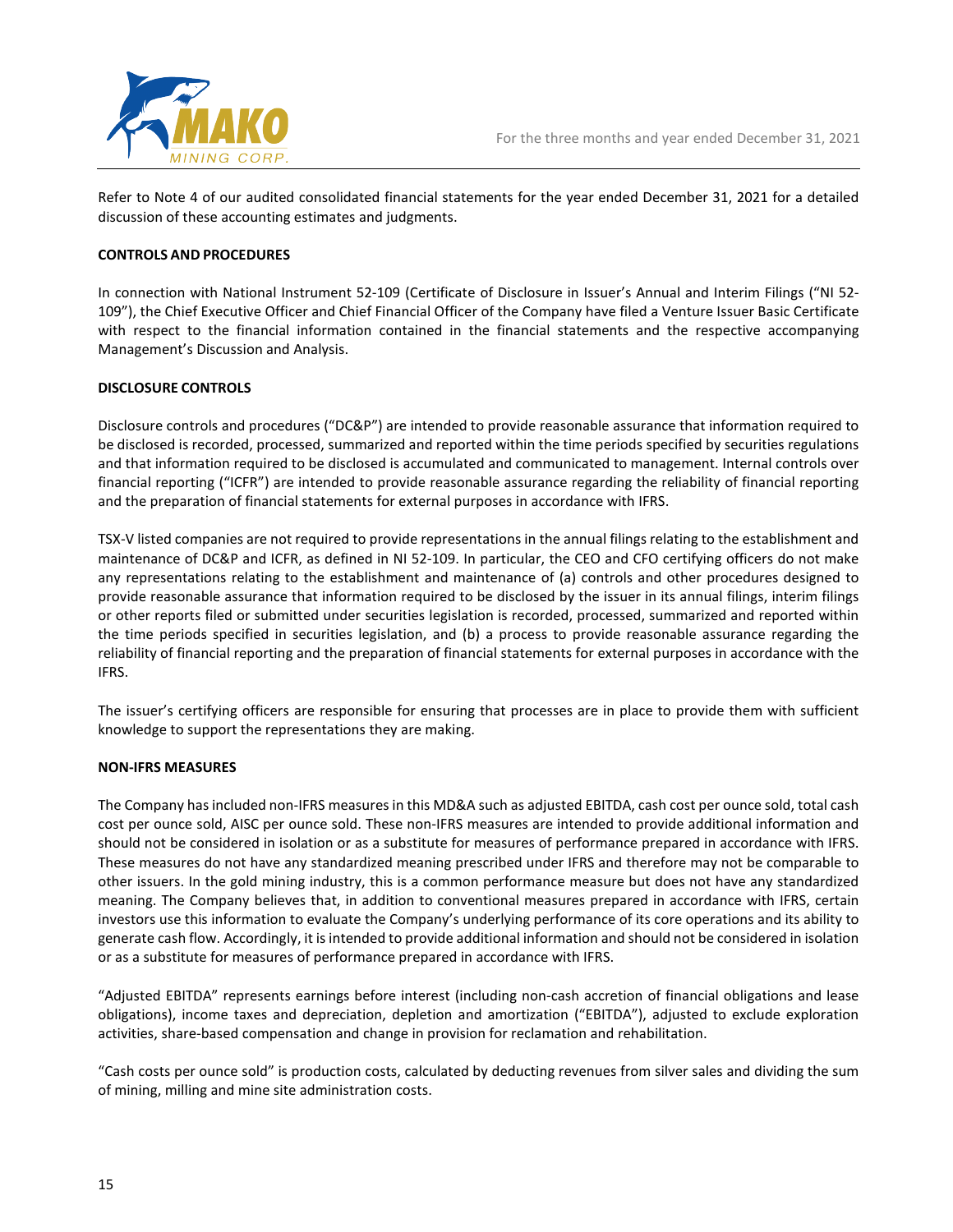

"Total cash costs per ounce sold" is calculated by summing the numerator used to calculate cash costs, G&A from the sister subsidiaries supporting the production activities, production taxes and royalties and then dividing the sum by the number of gold ounces sold.

"AISC per ounce sold" includes total cash costs (as defined above) and adds the sum of G&A, sustaining capital and certain exploration and evaluation ("E&E") costs, sustaining lease payments, provision for environmental fees, if applicable, and rehabilitation costs paid, all divided by the number of ounces sold. As this measure seeks to reflect the full cost of gold production from current operations, capital and E&E costs related to expansion or growth projects are not included in the calculation of AISC per ounce. Additionally, certain other cash expenditures, including income and other tax payments, financing costs and debt repayments, are not included in AISC per ounce.

Earnings before interest (including non-cash accretion of financial obligations and lease obligations), income taxes and depreciation, depletion, and amortization ("EBITDA") Calculations:

| Amounts in 000's                                       | Three months ended                  |     | Year ended |
|--------------------------------------------------------|-------------------------------------|-----|------------|
|                                                        | December 31, 2021 December 31, 2021 |     |            |
| Net Income                                             | 3,183                               | - S | 9,125      |
| Income tax expense                                     | 397                                 |     | 501        |
| Finance cost, net of finance income                    | 482                                 |     | 1,453      |
| Depreciation and amortization                          | 3,207                               |     | 5,620      |
| EBITDA $(1)$                                           | 7.269                               | -S  | 16,699     |
| Gain on disposal of subsidiaries                       | (2)                                 |     | (12,009)   |
| Share-based compensation (recovery) expense            | (21)                                |     | 340        |
| Exploration activities                                 | 1,667                               |     | 5,687      |
| Change in provision for reclamation and rehabilitation |                                     |     | 311        |
| ADJUSTED EBITDA <sup>(1)</sup>                         | 8,915                               |     | 11,028     |

*(1)* Refer to *Non-IFRS Measures*

| Amounts in 000's                    |    | Three months ended |              |               |   |           |    | Year ended |  |
|-------------------------------------|----|--------------------|--------------|---------------|---|-----------|----|------------|--|
|                                     |    | 31-Mar-21          | 30-Jun-21    | Sept 30, 2021 |   | 31-Dec-21 |    | 31-Dec-21  |  |
| Net Income                          | \$ | 7,139<br>Ś         | $(3,016)$ \$ | 1,819         | Ś | 3,183     | \$ | 9,125      |  |
| Income tax expense                  |    |                    | 89           | 15            |   | 397       |    | 501        |  |
| Finance cost, net of finance income |    | 55                 | 88           | 828           |   | 482       |    | 1,453      |  |
| Depreciation and amortization       |    |                    |              | 2,413         |   | 3,207     |    | 5,620      |  |
| EBITDA <sup>(1)</sup>               |    | 7,194              | (2,839)      | 5,075         |   | 7,269     |    | 16,699     |  |
| Gain on disposal of subsidiaries    |    | (12,083)           |              | 76            |   | (2)       |    | (12,009)   |  |
| Share-based compensation            |    |                    |              |               |   |           |    |            |  |
| (recovery) expense                  |    | 121                | 113          | 127           |   | (21)      |    | 340        |  |
| Exploration activities              |    | 1,356              | 1,126        | 1,538         |   | 1,667     |    | 5,687      |  |
| Change in provision for reclamation |    |                    |              |               |   |           |    |            |  |
| and rehabilitation                  |    | 387                | (37)         | (41)          |   | 2         |    | 311        |  |
| ADJUSTED EBITDA <sup>(1)</sup>      |    | (3,025)<br>S       | (1,637)      | 6,775<br>-S   |   | 8,915     | Ś  | 11,028     |  |

*(1)* Refer to *Non-IFRS Measures*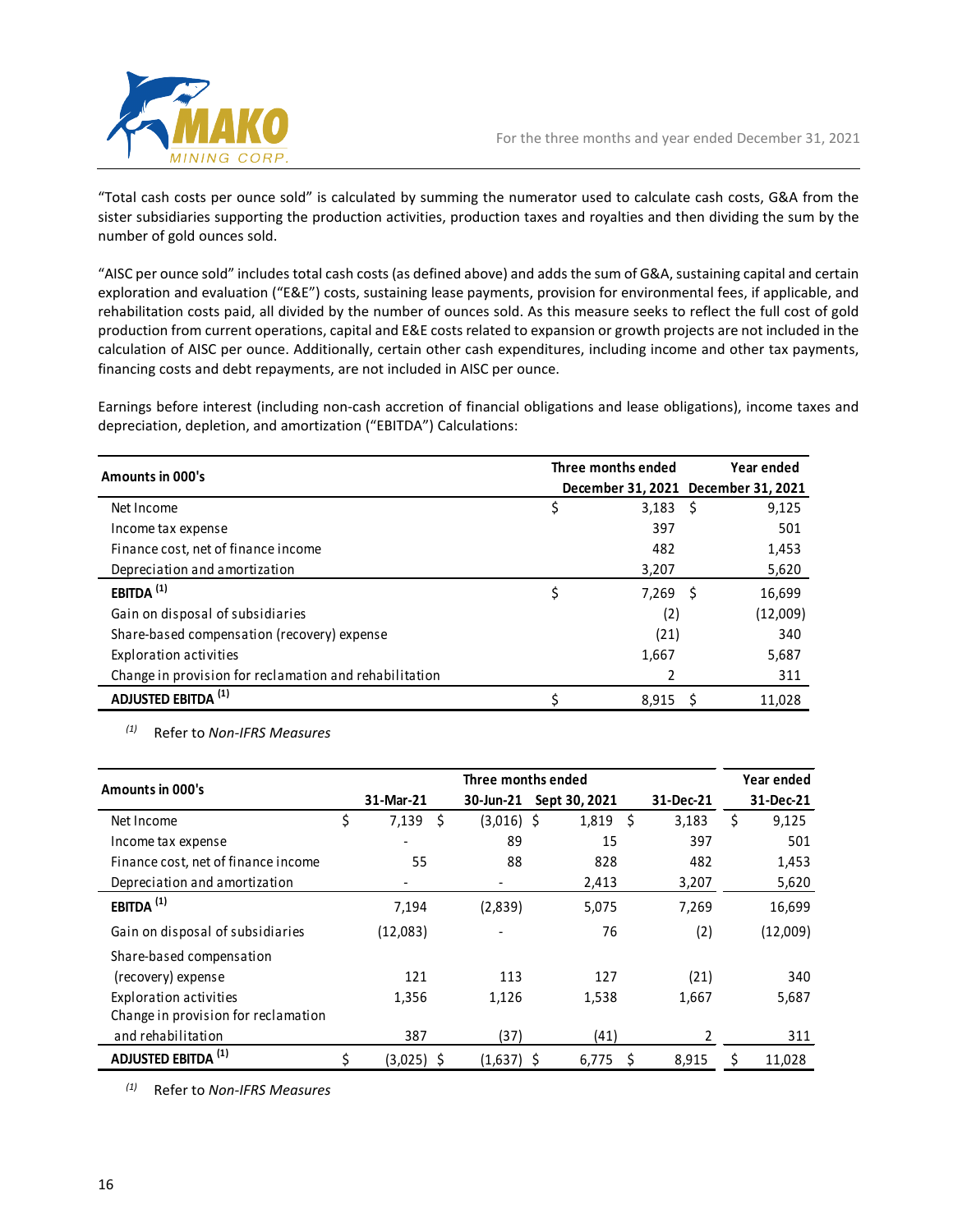

#### **RISK AND UNCERTAINTIES**

The Company's principal activity of mineral exploration and exploitation is generally considered to have high risk. It is exposed to a number of risks and uncertainties that are common to other mining exploration and development companies. The industry is capital intensive at all stages and is subject to variations in commodity prices, market sentiment, inflation and other risks. Until completion of the Marlin Transaction in early November 2018, the Company had no source of revenue other than interest income. Moving forward, the San Albino Property is expected to be largely financed by debt and equity financings. The Company's mineral properties are located in Nicaragua, which exposes the Company to risks associated with possible political or economic instability, changes to applicable laws, and impairment or loss of mining title or other mineral rights.

Some of the other significant risks are:

- Maintaining the Company's operating and development permits in good standing.
- Mineral resource amounts are estimates only and may be unreliable. The Company cannot be certain that any specified level of recovery of minerals from mineralized material will, in fact, be realized or that any of its mineral property interests or any other mineral deposit will ever qualify as a commercially mineable ore body that can be economically exploited. Material changes in the quantity of mineralization, grade or stripping ratio or mineral prices may affect the economic viability of the properties.
- The junior resource market where the Company raises funds is extremely volatile, companies are subject to high level of competition for the same pool of investment dollars, and there is no guarantee that the Company will be able to raise adequate funds in a timely manner to conduct its business.
- Although the Company has taken steps to verify title to its exploration and evaluation assets there is no guarantee that the exploration and evaluation assets will not be subject to title disputes or undetected defects.
- The Company is subject to laws and regulations related to environmental matters, including provisions for reclamation, discharge of hazardous material and other matters. The Company conducts its activities in compliance with applicable environmental legislation and is not aware of any existing environmental problems related to its mineral property interests that may be the cause of material liability to the Company.
- There is no assurance that any countries in which Mako operates or may operate in the future will not impose restrictions or taxes on the repatriation of earnings to foreign entities.
- Uncertainties of the impact created by the COVID-19 pandemic.
- Nicaragua is susceptible to hurricanes, earthquakes and volcanoes which could materially impact the Company's operations in the future.

An investment in the Company's common shares is highly speculative and subject to a number of risks and uncertainties. Only those persons who can bear the risk of the entire loss of their investment should participate. An investor should carefully consider the risks described above and the other information filed with the Canadian securities regulators before investing in the Company's common shares. The risks described are not the only ones faced. Additional risks that the Company currently believes are immaterial may become important factors that affect the Company's business. If any of these risks occur, or if others occur, the Company's business, operating results and financial condition could be seriously harmed, and investors may lose all of their investment.

## **FORWARD-LOOKING INFORMATION**

This MD&A contains "forward-looking information" (also referred to as "forward-looking statements") within the meaning of applicable Canadian securities legislation. Forward-looking statements are provided for the purpose of providing information about management's current expectations and plans and allowing investors and others to get a better understanding of the Company's operating environment. All statements, other than statements of historical fact, are forward-looking statements.

In this MD&A, forward-looking statements are necessarily based upon a number of estimates and assumptions that, while considered reasonable by the Company at this time, are inherently subject to significant business, economic and